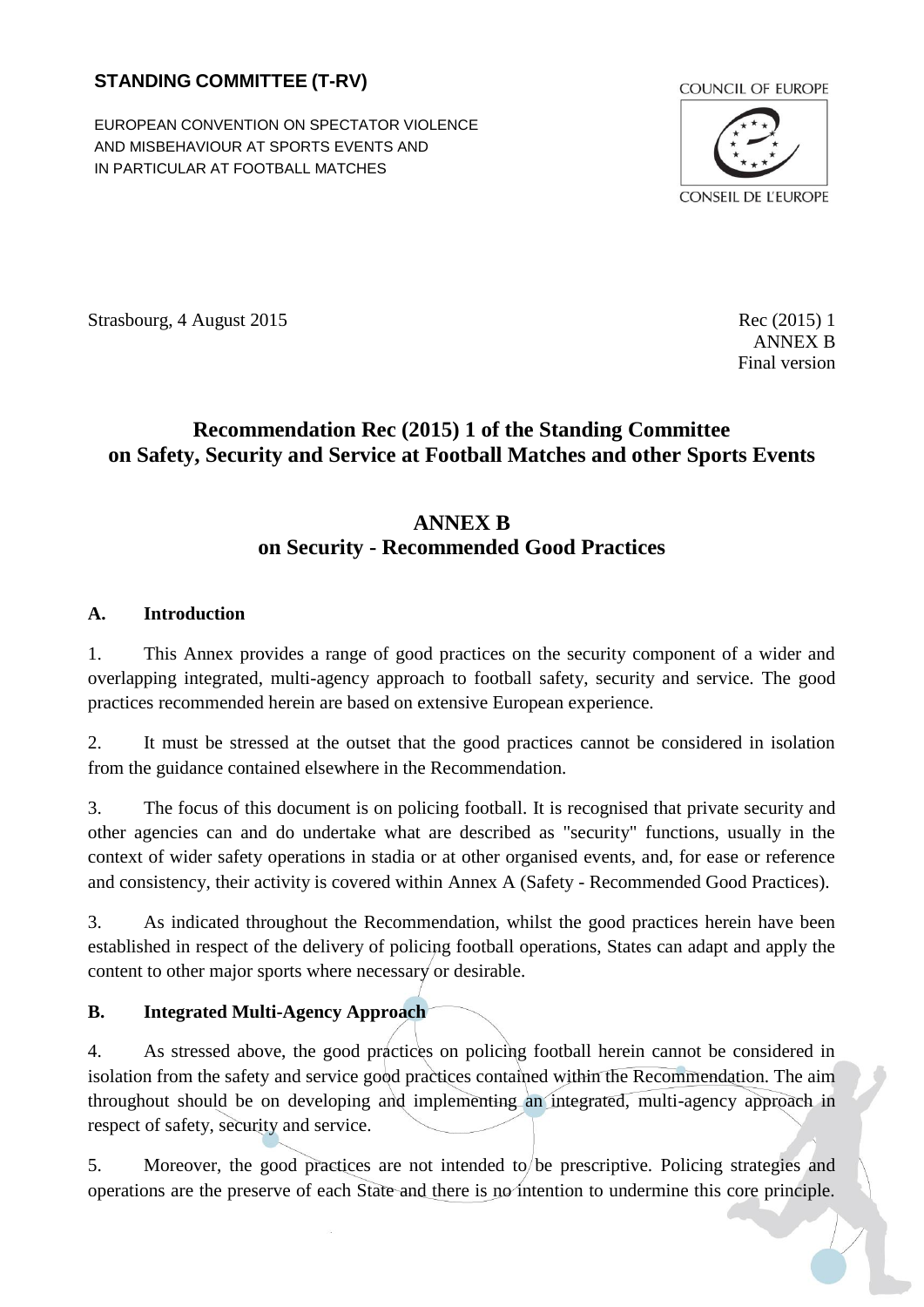Moreover, it is neither possible nor desirable to provide definitive models of application in view of wide variations in the constitutional, judicial, policing, cultural, and historical circumstances, and the equally varied character and severity of football-related incidents, among and within States. Instead, the intention is to provide a range of good practices which should be taken fully into account by States in developing, refining and delivering a customised policing football strategy.

#### <span id="page-1-0"></span>**C. Thematic Contents**

6. For ease of reference, the recommended good practices herein are presented under the following, inter-related, thematic headings:

| <b>Section</b>   | <b>Theme</b> | Page |
|------------------|--------------|------|
| $\mathsf{A}$ .   |              |      |
| <b>B.</b>        |              |      |
| $C$ .            |              |      |
| D.               |              |      |
| E.               |              |      |
| F.               |              |      |
| G.               |              |      |
| H.               |              |      |
| $\mathbf{I}$ .   |              |      |
| J.               |              |      |
| K.               |              |      |
| L.               |              |      |
| M.               |              |      |
| N.               |              |      |
| O.               |              |      |
| P.               |              |      |
| Q.               |              |      |
| R.               |              |      |
| S.               |              |      |
| Appendix 1<br>15 |              |      |
| Appendix 2<br>19 |              |      |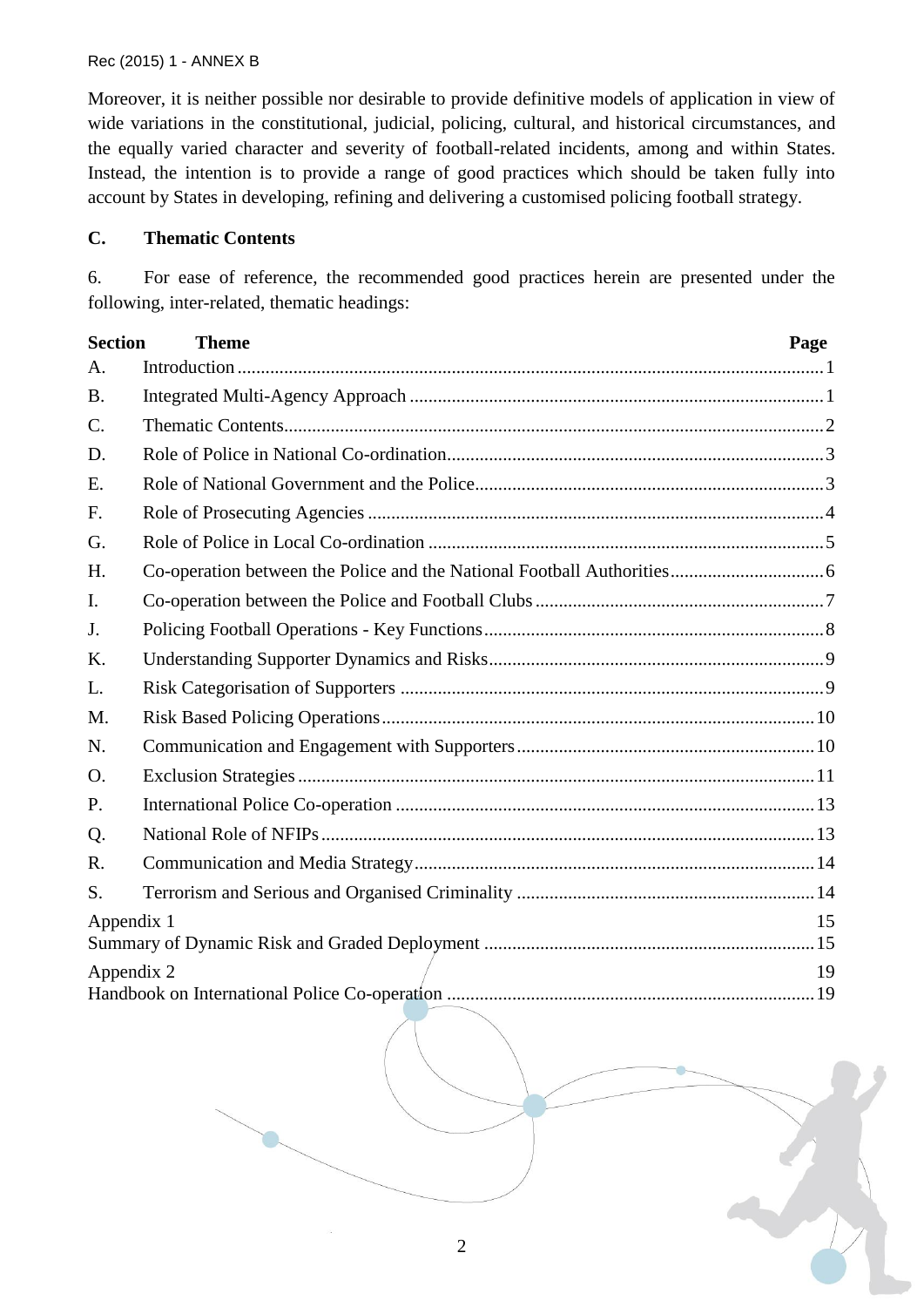## <span id="page-2-0"></span>**D. Role of Police in National Co-ordination**

7. Policing agencies have a key role to play in the national multi-agency co-ordination arrangements highlighted throughout this Recommendation. It is imperative, therefore, that policing interests are represented by expert practitioners who are able to influence key policy decisions.

8. A crucial objective centres on ensuring that national and local policing strategies are consistent with the wider integrated approach. The police also have an important role to play in providing updated information on trends in supporter behaviour and associated risks and in clarifying how European good practices on policing football can be adapted for inclusion in the national arrangements.

9. Policing information and expertise is also critical in respect of monitoring and analysing events at domestic football matches and/or incidents involving domestic club supporters in connection with football matches played abroad.

10. Similarly police information and risk assessments should be central to national co-ordination of multi-agency preparations for high risk football matches and tournaments and international matches played in other States.

11. High level participation of a number of key partner agencies in the national co-ordination group (notably governmental interior, justice and sports departments; prosecuting agencies; and national football authorities) should assist the police in identifying and explaining the enabling legal measures necessary to facilitate delivery of the policing strategy.

12. The police also have a key role to play in identifying the training necessary to ensure that policing personnel are able to deliver their tasks effectively and proportionately. In view of the interaction between the police and stadium personnel, the national co-ordination arrangements should explore the scope for organising integrated joint training of key policing and stadia safety personnel, taking into account European experience and established good practices.

## <span id="page-2-1"></span>**E. Role of National Government and the Police**

13. Irrespective of the national policing structure (that is irrespective of whether responsibility for strategic and operational decisions rests at national or local level), co-operation between the police and national government is critical not least in terms of resource provision and international police co-operation.

14. However, such co-operation is also crucial in respect of ensuring that the national legislative, regulatory and administrative framework includes provisions which empower the police to undertake all of their football-related activity effectively. Aside from reviewing the relevant provisions in core public order and criminal law, the police and Interior and/or Justice authorities should evaluate the efficacy of any football specific policing/security provisions, along with identifying the legal measures necessary to deliver an effective exclusion ("banning order") strategy (see Exclusion Strategies below).

15. In addition to matters in which the police have operational primacy, the national coordination arrangements should review the legal, regulatory and administrative framework to ensure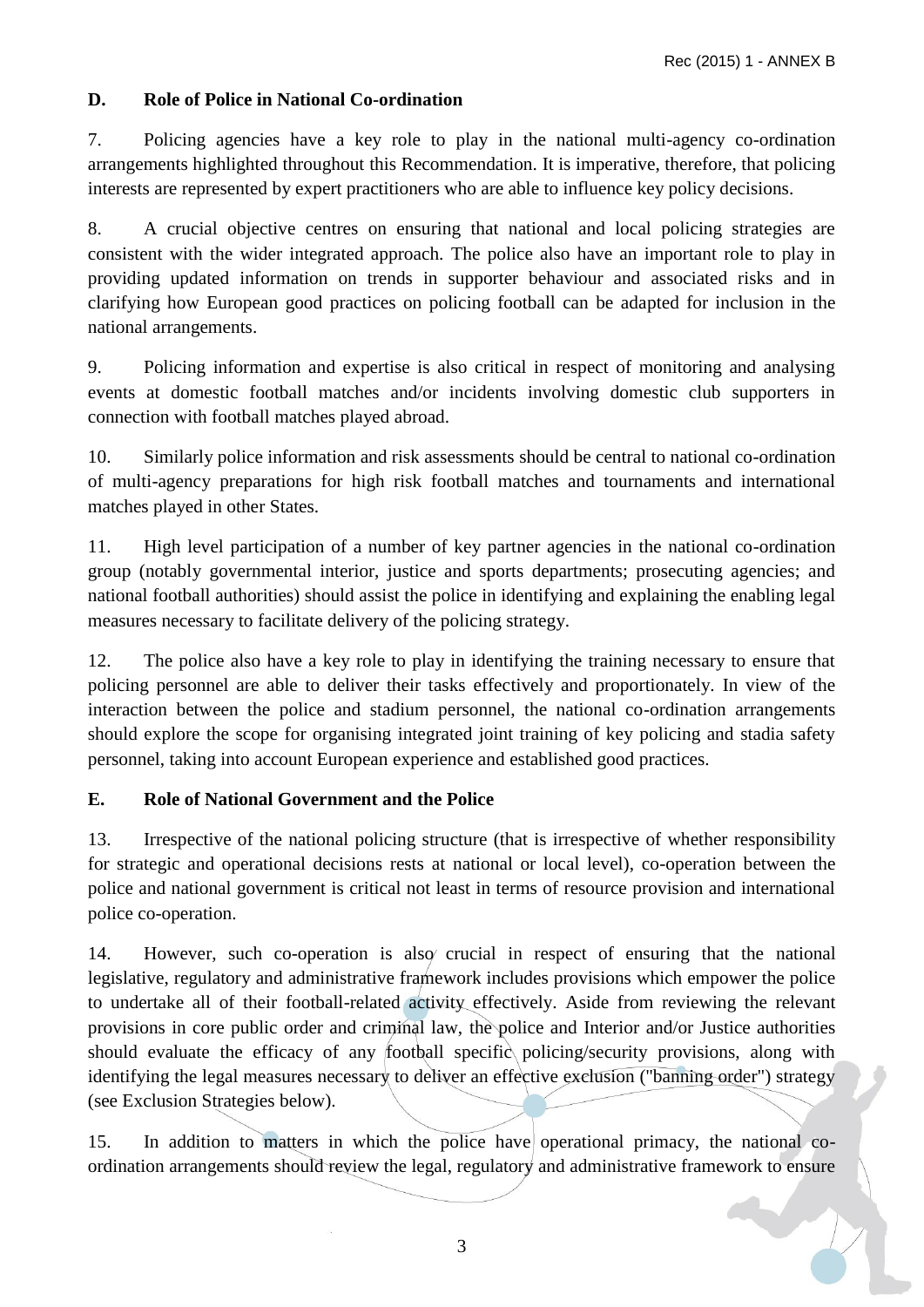that it includes provision obliging the lead agency concerned to consult the police in respect of matters of shared interest.

16. In practice, the lead governmental authority on matters like football stadia licensing/safety certification and responsibility for in-stadia safety and crowd management may be a sports department or other authority so it is crucial that the partnership between the police and government extends to governmental agencies with a direct interest in football safety and security.

## <span id="page-3-0"></span>**F. Role of Prosecuting Agencies**

17. Across Europe there are wide variations in the role, structure and competencies of prosecuting agencies. However, irrespective of the arrangements in place, an effective partnership between prosecuting and policing agencies can be crucial both at a strategic level, in terms of identifying gaps in criminal law provision, and at a tactical level, in terms of the gathering and presentation of evidence in respect of judicial or administrative proceedings.

18. This is crucial as spectators identified as being involved in criminality in connection with football events should be prosecuted in accordance with the appropriate legal provisions.

19. To ensure that the legal provisions are used appropriately and effectively, prosecuting agencies and the police need to work in partnership in developing a prosecution strategy designed to fully exploit the legal options at their disposal.

20. The independence of the judiciary remains a constant and important safeguard though strategies can and have been applied by the police and prosecuting agencies in some countries to enhance awareness among the judiciary of the problems associated with football related violence and disorder and the need for a proportionate but effective response.

21. However, a common characteristic of most (though not all) football related violence and disorder is that the impact will often exceed the severity of the actual offences committed. Most offences committed in connection with a football event are low level criminality (especially when considered in isolation), a consequence of which is that penalties imposed on conviction can often be perceived as ineffectual.

22. This phenomenon generates challenges for law makers as well as prosecuting agencies. It would not be appropriate for persons convicted of low level criminality to receive disproportionately severe sentences simply because an offence was committed in connection with a football event. However, European experience evidences that supplementing a criminal conviction with the imposition of exclusion measures, following a judicial or administrative process set out in the relevant legal provisions, can be very effective. The role of prosecuting agencies can be crucial in encouraging the court, or other designated authority, to impose such exclusion measures when adjudicating on football-related criminality.

23 It is worth stressing that whilst preventative detention or arrest without conviction can provide a short term measure to assist in the maintaining of public order, it cannot substitute for the prosecution of offenders if sufficient evidence is available to convince the designated judicial or administrative adjudicator that a conviction is likely and if a prosecution is considered to be in the public interest. Nor, in many countries, does such a detention or arrest provide evidence of guilt for exclusion purposes.

4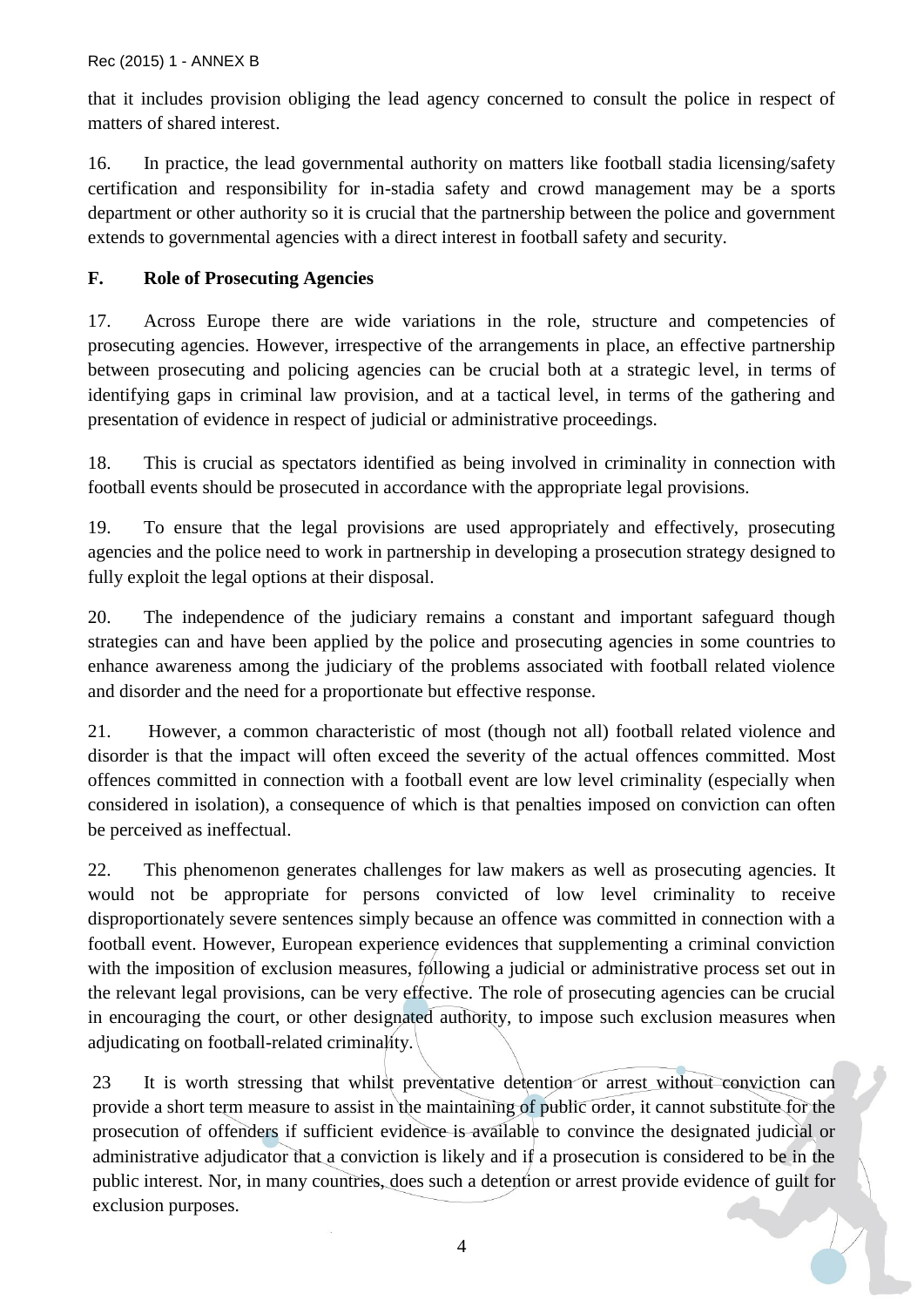24. In respect of international police and judicial co-operation, it is important for the prosecuting agency and police to liaise with the relevant Government Departments regarding the potential for sharing information in accordance with national law and international police and judicial cooperation arrangements. This can be important in circumstances where there is evidence that an individual has caused or contributed to violence or disorder whilst attending a match in a State in which the individual is not resident.

25. The aim here should be to identify and exploit the available options for the police, prosecuting agency or other designated authority to share details of a conviction, or alternatively evidence (ideally CCTV coverage or other images) of violence or criminality, with the relevant agency/authority in the individual's country of residence.

## <span id="page-4-0"></span>**G. Role of Police in Local Co-ordination**

26. In view of the crucial role played by local policing and partner agencies in delivery of an integrated approach in cities and towns hosting football matches, the police have a vested interest in actively participating in the local multi-agency co-ordination arrangements highlighted throughout this Recommendation.

27. This participation is crucial in terms of ensuring that local policing strategies are consistent with the national and local multi-agency approach to football safety, security and service and in developing with partner agencies a shared ethos in delivery of joint or overlapping functions.

28. It is also crucial in respect of ensuring that police information and risk assessments are taken fully into account in multi-agency preparations for international and domestic football matches hosted in the locality.

29. Effective local co-ordination should also ensure that:

- the roles and responsibilities of policing (and other) personnel in football related operations are clear, concise and widely understood and that this clarity of function extends to operations in both public and private spaces, including football stadia;
- the police are consulted at an appropriate level on all aspects of the wider integrated approach which may impact on delivery of the policing football strategy, including stadium licensing, ticketing, stewarding and other in-stadia operating arrangements, local hospitality and related activities (including community and supporter liaison), transport and other logistical arrangements, and crisis planning for emergency scenarios (inside and outside of stadia);
- local policing arrangements (and those of partner agencies) are regularly reviewed and refined as appropriate in the light of any changes to the national strategy and national and local post-match analysis of events connected to previous matches; and
- key police messages are communicated to host and, in particular, visiting supporters about designated/recommended areas for pre and post-match recreation and policing tolerance levels (offering clear advice on what constitutes unacceptable behaviour) highlighting any additional or exceptional measures planned for high risk matches.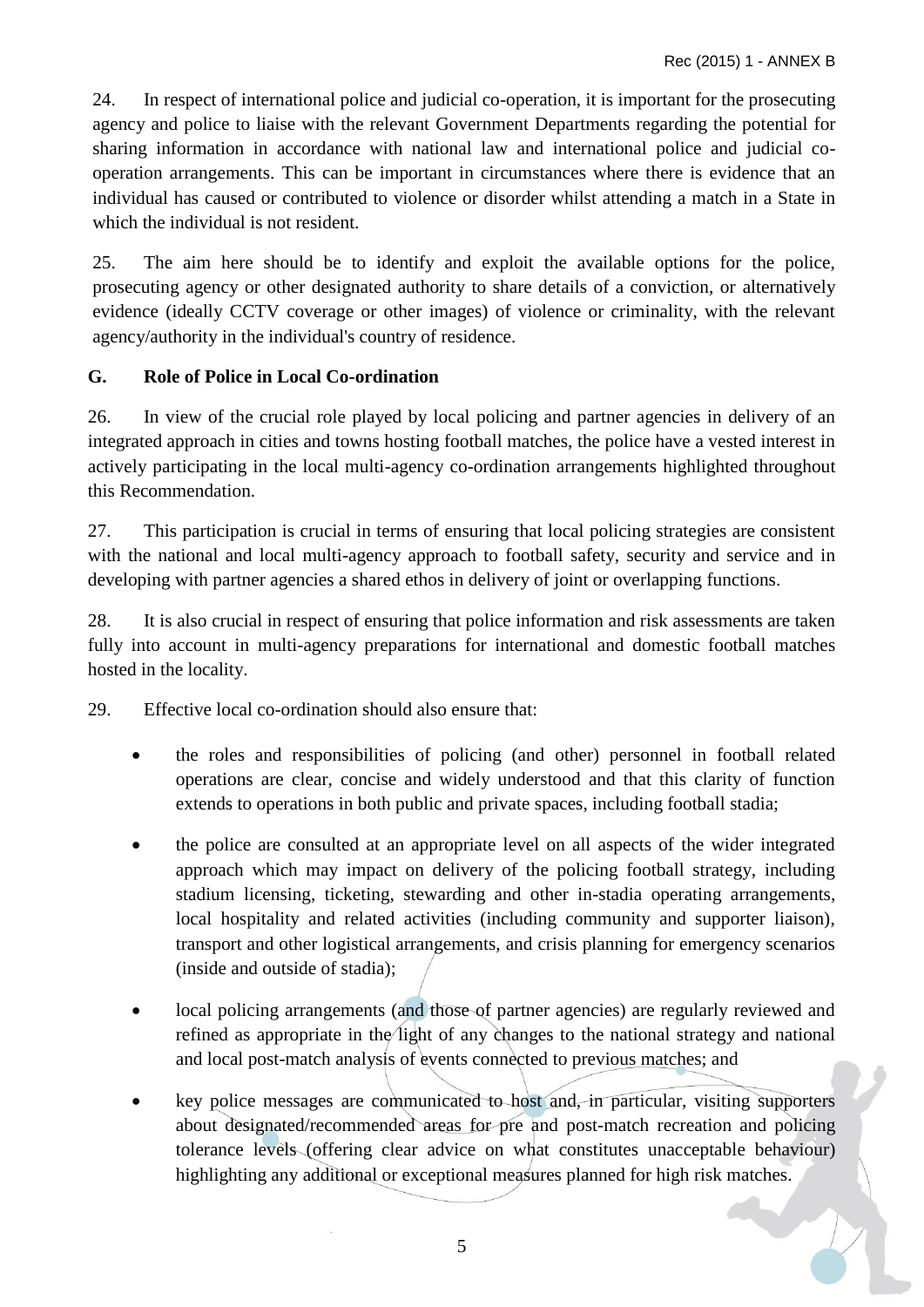30. The constitutional relationship between the police and municipal authorities, including Mayors, varies across Europe. In some States, municipal authorities play an important role in determining the character and scope of policing operations in their locality whereas in others the police are wholly independent or accountable to a national policing structure or national government. Clearly, therefore, the character of the football-related partnership between the police and local government will need to reflect the constitutional position.

31. However, irrespective of designated remit, there is a clear need for the police to develop a close partnership with municipal authorities, not least because all football matches occur in a specific locality and are subject to local dynamics and organisational arrangements.

32. The police and municipal authorities also have a mutual interest in assessing risk and preparing appropriate and proportionate preventative measures designed to minimise disruption to local communities and businesses whilst providing visiting and host fans with a welcoming environment;

33. A high profile example evidencing the need for this partnership centres on public viewing events. This issue is covered in depth within Annex A (Safety: Recommended Good Practices) which incorporates guidance highlighting (inter alia) that:

- a police risk assessment should be a pre-requisite of hosting such an event:
- the police should determine the appropriate safety and security arrangements at the event, along routes to and from the venue, and in the surrounding area; and
- the police should monitor crowd behaviour on the basis of an ongoing dynamic risk assessment and respond to minor incidents with early intervention in a proportionate and targeted manner to prevent escalation.

34. A further area where an effective partnership between the police, municipal authorities and other agencies, notably football clubs, can be of special assistance centres on the planning and exercising of the multi-agency response to emergency scenarios inside and outside of stadia.

## <span id="page-5-0"></span>**H. Co-operation between the Police and the National Football Authorities**

35. Effective co-operation between the police and football authorities is pivotal to the delivery of a successful integrated football safety, security and service strategy in terms of:

- assessing risk and identifying associated multi-agency preventative arrangements in respect of domestic and international matches (played at home or abroad);
- evaluating post-match multi-agency operations and reviewing and refining, where necessary, the arrangements for future matches.

36. Moreover, effective co-operation is critical in terms of sharing with the football authorities, police views on a range of potentially key in-stadia safety and security national policy considerations including: 

- stadium licensing/safety certification;
- ticketing arrangements;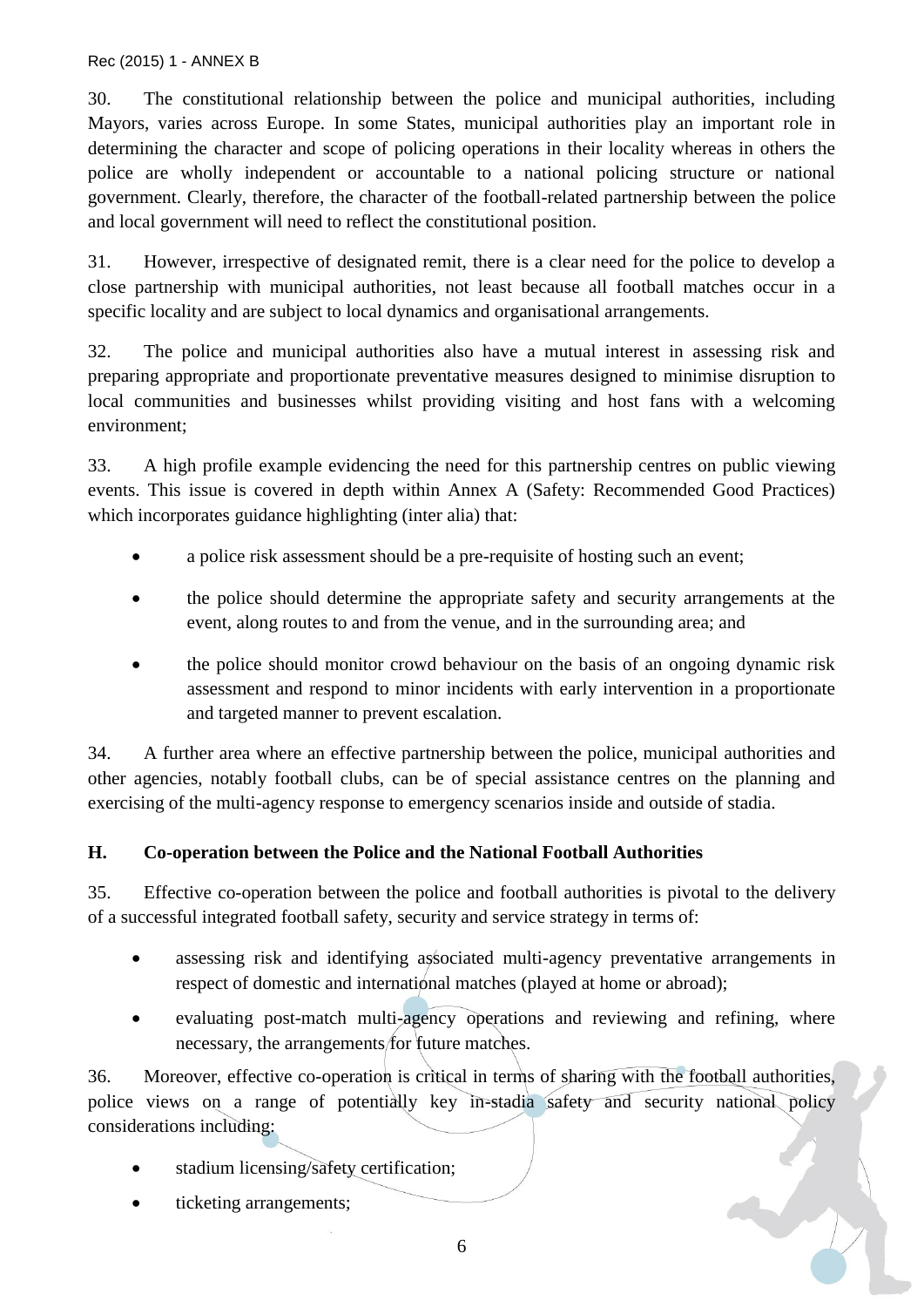- sale and consumption of alcohol;
- deterring and preventing the use of pyrotechnics;
- potential segregation of rival supporters (inside and on the approaches to and from stadia);
- entry checks and controls;
- counter-terrorist threats and operations; and
- threats posed by organised criminality (linked, for example, to counterfeit tickets and the unauthorised sale of tickets through the black market).

37. Information sharing is a further area where effective co-operation can assist in determining the appropriate mechanism for exchanging information on convicted and/or excluded (banned) persons. If this is permitted by national data protection law then the police should ensure that operating arrangements are in place to facilitate such information exchange.

## <span id="page-6-0"></span>**I. Co-operation between the Police and Football Clubs**

38. Close co-operation between the police and stadium authorities/match organiser (and other involved parties, including any private security or stewarding companies operating in stadia) is crucial in respect of the delivery of effective in-stadia safety and security arrangements.

39. The key partnership at a local level is between police match commanders and the individual appointed by the match organiser as being responsible for safety and crowd management within the stadium (commonly referred to as the stadium safety officer - though the term security officer is used in some countries).

40. Without prejudice to their respective roles, remits and competencies, as set out in national legislation, the police commander and stadium safety officer should work closely together in order to specify the role of the police (if any) in a range of crowd management related scenarios, including:

- pre entry cordons and searching;
- monitoring and managing crowd movements;
- opening and closure of entry gate and turnstiles;
- supporting safety personnel (stewards) in preventing and dealing with any public disorder or other criminality;
- delaying the start of a match;
- $\bullet$  abandonment of a match and *liaison* with the referee;
- supervising evacuation of the stadium; and
- activation of the organiser's emergency procedures.

41. This liaison process should include determining the procedures to be applied in circumstances, such as an emergency or major incident, when it is appropriate for the police to take control of all or part of the stadium and for the eventual return of control to the organiser. Once

7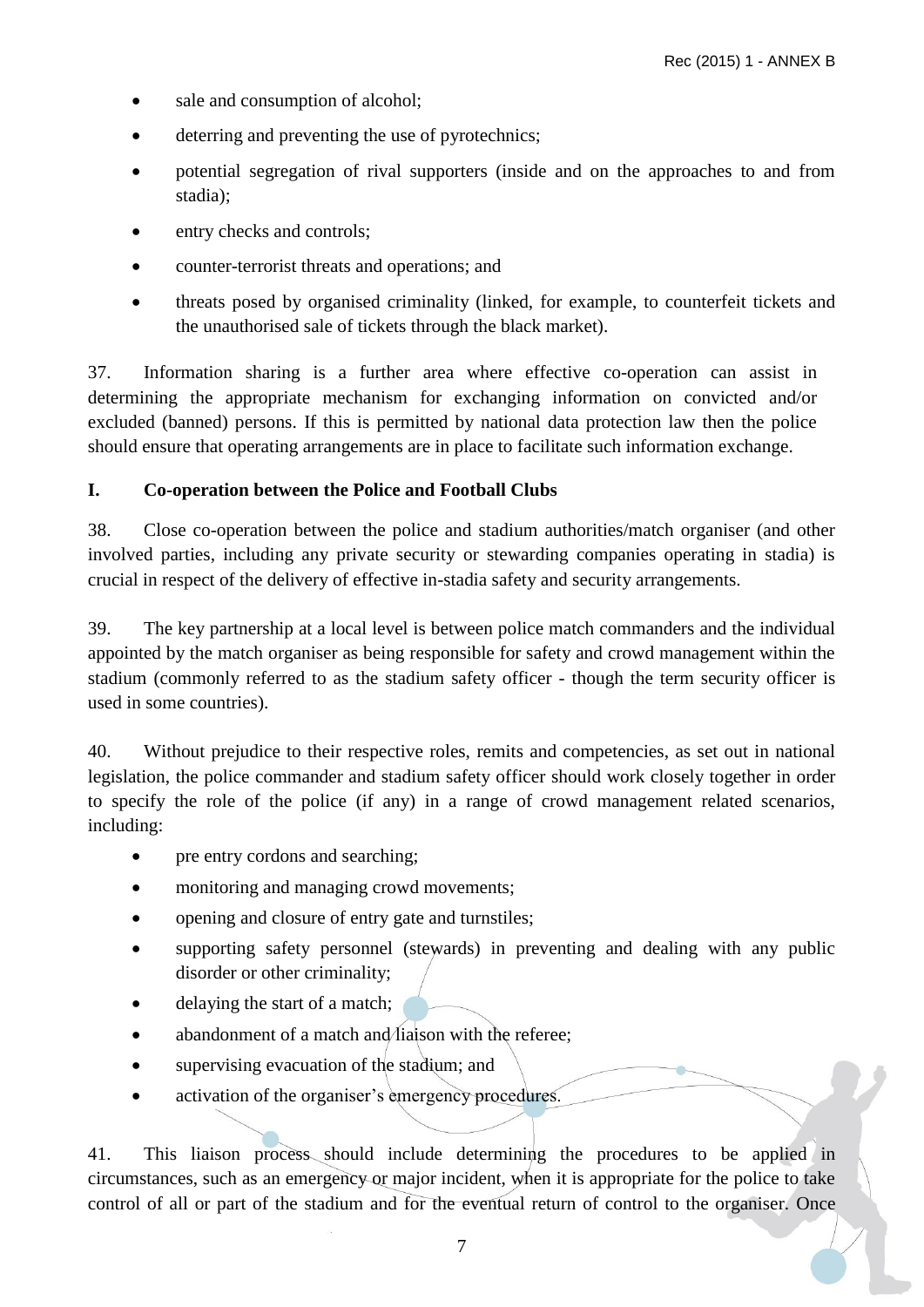agreed, the arrangements should be set out in a written agreement between the organiser and the police (often described as a statement of intent).

42. Close co-operation should also ensure that police views on a number of key in-stadia safety and security considerations are taken into account by the organiser. A range of important issues can be covered in this way, including:

- arrangements for ensuring effective and efficient separation of rival fans (where necessary);
- measures designed to deter and detect the possession and use of pyrotechnics in football stadia;
- in-stadia alcohol policy;
- use of CCTV for crowd management and evidence gathering purposes;
- shared or designated in-stadia communication arrangements;
- monitoring of crowd densities and behaviour by trained police or stadium personnel;
- stewarding arrangements;
- possible use of visiting stewards in a liaison capacity both in-stadia and en-route to and from a stadium; and
- arrangements for a multi-agency control room, incorporating where appropriate a police command post.

43. The above issues are considered in more depth in Annex A (Safety - Recommended Good Practice).

## <span id="page-7-0"></span>**J. Policing Football Operations - Key Functions**

44. European experience evidences the importance of police strategists and operational commanders taking full account of the following established European good practices in developing and refining national and local policing football strategies, notably in respect of:

(i) integrating policing arrangements into a wider, multi-agency approach to safety, security and service in connection with football matches;

(ii) developing effective policing partnerships with key stakeholders in order to make public spaces safe, secure and welcoming for supporters and local communities alike before, during and after football matches;

(iii) supporting the event organiser in making football stadia safe and secure for participants and supporters in terms of minimising the risk of (and responding proportionately and appropriately to) any significant in-stadia public disorder or other forms of criminality; and

(iv) planning and delivering proportionate policing operations based on pre-match risk analysis, ongoing dynamic risk assessments, and key operational principles like dialogue, graded deployment, and early targeted intervention where necessary.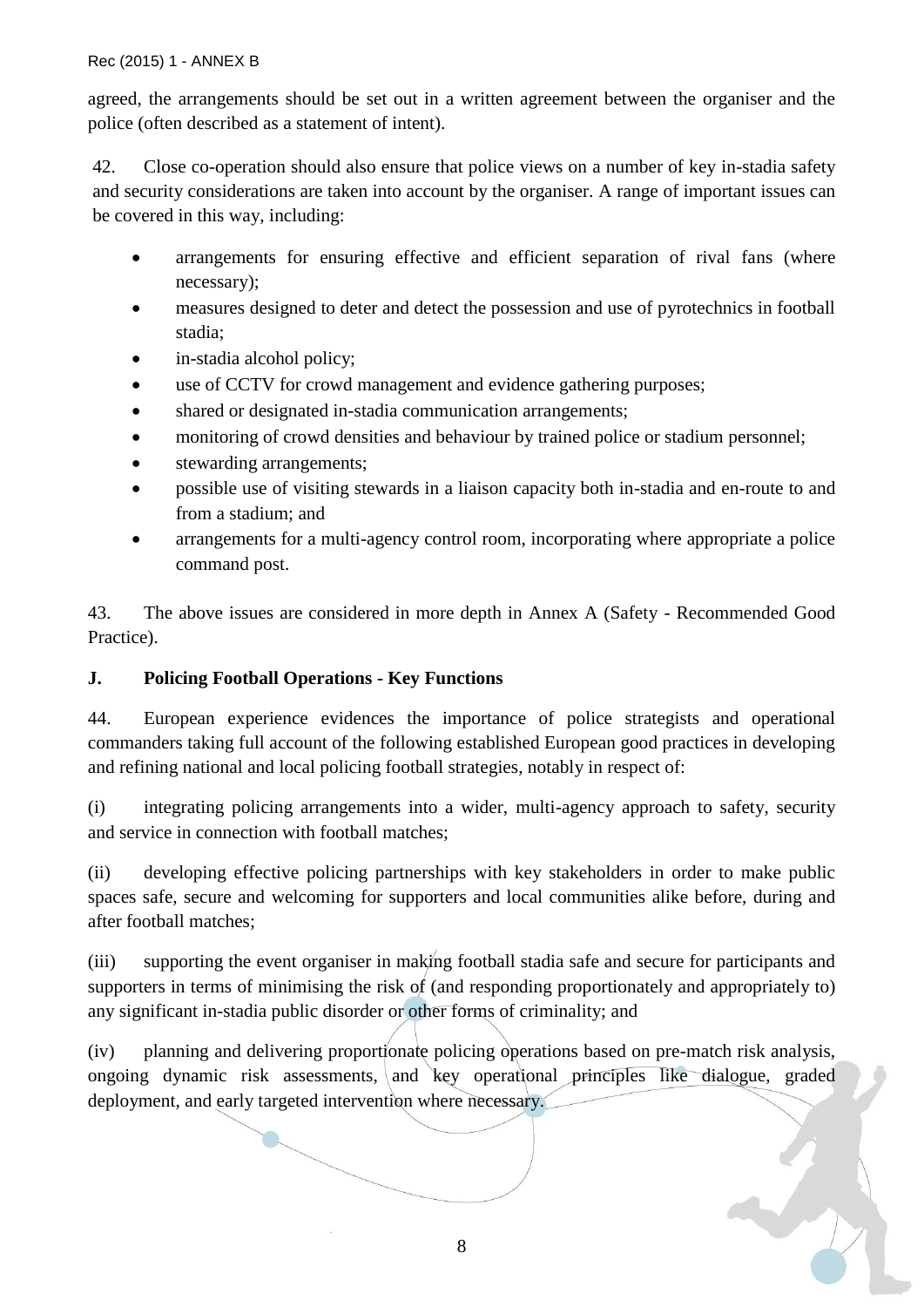## <span id="page-8-0"></span>**K. Understanding Supporter Dynamics and Risks**

45. The starting point for developing and refining any effective football policing strategy centres on obtaining a clear understanding of supporter behaviour, crowd dynamics and the character and threat posed by individuals or groups who have previously engaged in football-related criminality. This can be a complex issue though updated policing profiles on the behaviour of football club and national team supporters can be of assistance in terms of preparing initial risk assessments (see National Role of NFIPs below).

46. European experience evidences that the behaviour of supporters generally and risk groups in particular can be variable and influenced by a wide range of external factors, including policing tactics. It cannot be assumed that risk supporters are programmed to automatically act in a certain manner or are immune from policing measures designed to proactively and positively engage with supporters. Similarly supporters not associated with known risk groups can and do sometimes act in a violent or other unacceptable manner.

47. Policing strategies, therefore, should not be unduly influenced by assumptions and expectations about the threats posed by supporters based on historical trends and preliminary risk assessments.

48. Moreover, experience demonstrates that stereotyping supporter behaviour and policing supporters (including known risk groups) in a disproportionate manner can sometimes be selffulfilling in terms of generating potential conflict with the police, empowering any violent or confrontational supporters, and exacerbating the actual degree of risk through generating support and sympathy among other supporters.

49. European good practice demonstrates that treating supporters on their behaviour rather than reputation provides an effective basis for reducing risk while determining policing deployment and tactics on the basis of an ongoing process of dynamic risk assessment and early and targeted police intervention can prove to be highly effective in terms of marginalising the influence of any supporters seeking confrontation.

## <span id="page-8-1"></span>**L. Risk Categorisation of Supporters**

50. In view of difficulties in predicting the behaviour of supporters, and following a detailed review of extensive European experience, the following supporter risk categorisations should be applied in respect of all football matches with an international dimension:

- Risk Supporter*:* "a person, known or not, who can be regarded as posing a possible risk to public order or anti-social behaviour, whether planned or spontaneous, at or in connection with a football event";
- Non-Risk' Supporter: "a person, known or not, who can be regarded as posing little or no risk to public disorder and other criminality whether planned or spontaneous, at or in connection with a football event*".*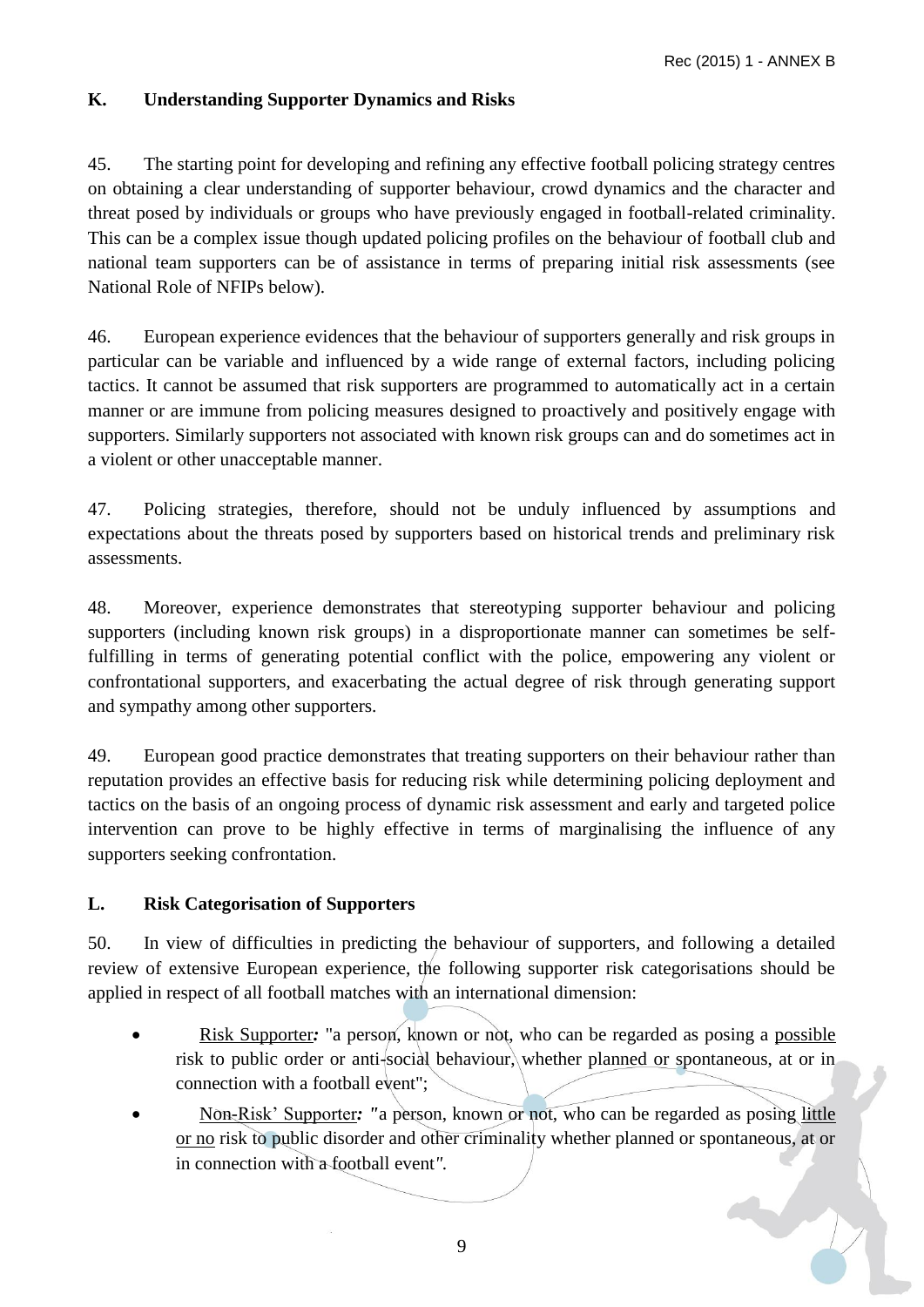51. The purpose of limiting the categorisation to risk and non-risk is to assist host policing operations by obliging visiting police delegations (either from abroad or another city) to identify the potential risk factors and circumstances which may impact on visiting supporter behaviour. It also reinforces the importance and need for the host police to adopt a process of ongoing dynamic risk assessment in order to monitor the actual degree of risk throughout the period of an operation.

52. Although this categorisation arrangement and process was designed for international matches, it can also be adopted for domestic matches.

## <span id="page-9-0"></span>**M. Risk Based Policing Operations**

53. There are a number of references to "dynamic risk assessment" throughout the Recommendation. A summary of this important concept is provided at Appendix 1. It sets out a model of application covering dynamic risk and graded tactical police deployment throughout the period of a football event. It is based on European experience and extensive research into crowd dynamics in connection with football matches.

## <span id="page-9-1"></span>**N. Communication and Engagement with Supporters**

54. European experience evidences the importance of the police, professional football clubs (through designated Supporter Liaison Officers where appointed), and partner agencies communicating with supporters as a means of providing a welcoming environment and minimising safety and security risks. This process is often labelled as "dialogue".

55. A police commitment to communicating with supporters as part of a wider policing football strategy is now established good practice. However, there are various interpretations of what dialogue means in practice and a number of different models have been adopted within various States. The exact character of the dialogue approach to be employed can be customised by the police to reflect a wide range of national and local circumstances, including the character of the football dynamic and associated risks. Similarly a decision to embrace dialogue can be either a national or local police decision depending upon designated roles and responsibilities and policing structures.

56. One version featured in Annex C (Service - Recommended Good Practices) highlights a model of dialogue that centres on establishing permanent communication structures between the football club, supporter group representatives and the police. In this respect, specially trained "dialogue officers" can play a fruitful role.

57. The aim of this model is to provide an ongoing mechanism for an exchange of perspectives with supporters, in part to develop trust, and in part to help reduce the risk of conflict on match days. It also aims to create opportunities for supporter representatives to be advised, and, where appropriate, consulted about match day security and planning, post-match evaluation and legal measures.

58. In other States, the dialogue concept centres on training and obliging designated personnel or all frontline police officers to communicate with supporters during a policing football operation. This version reflects that enshrined in the dynamic risk approach set out in Appendix 1.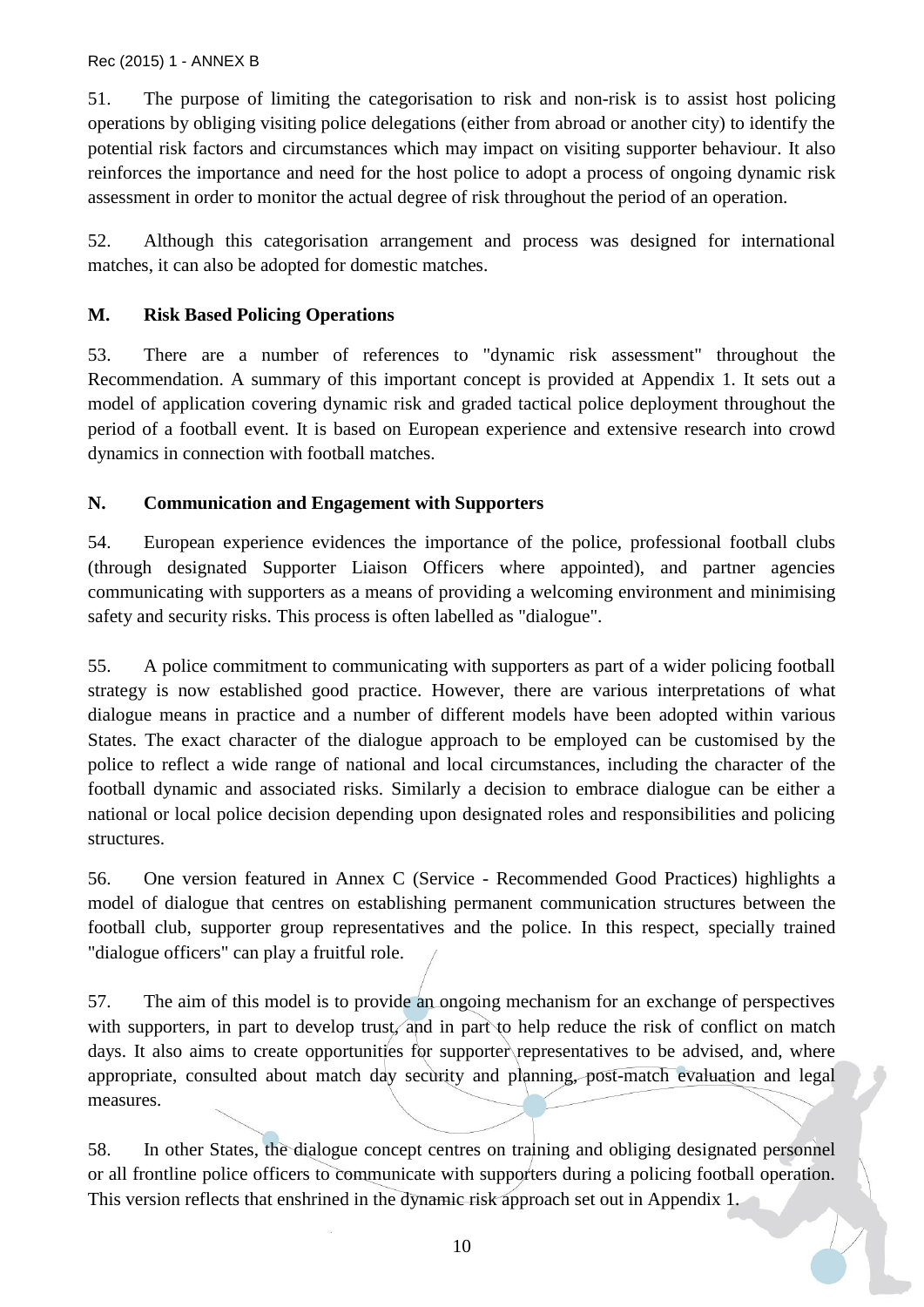59. At an operational level, dialogue can be a core policing tactic, particularly at low risk matches or, more usually, it can be employed to complement other strategic and tactical aims. To that end, effective dialogue with supporters can assist:

- challenge supporter perceptions of policing operations;
- demonstrate that policing tactics are designed to provide a safe and secure environment for all supporters;
- encourage supporters to understand and comply with operational decisions;
- encouraging self policing;
- isolate the influence of violent or confrontational supporters and reduce the level of associated threats (though risk groups not inherently immune from dialogue); and
- facilitate early targeted intervention without escalation of risk.

60. European experience demonstrates that whilst a customised model of dialogue can and should be incorporated into the ethos of any policing football operation, there may be a need to provide training in communication and conflict resolution skills either for dialogue policing specialists or all frontline policing football personnel, including crowd control units.

61. In recommending that all policing strategies embrace the concept of dialogue, it is recognised that some police officers may be apprehensive and reluctant to openly communicate with supporters (especially if they are more used to conflict scenarios). That is why the importance of personnel receiving specialist football policing training is stressed throughout this Recommendation.

62. In terms of dialogue techniques, training is especially important as uniformed police officers are highly visible and will often be approached by supporters seeking assistance and information. It is therefore desirable for all police officers to be aware of the importance of, and be comfortable with, presenting a friendly, calm and respectful demeanour when engaged by supporters.

## <span id="page-10-0"></span>**O. Exclusion Strategies**

63. European experience demonstrates that whilst dynamic risk based policing coupled with effective dialogue and hospitality measures can significantly help reduce the risk and scale of any disorder, some supporters may continue to act in a violent or other unacceptable manner. The behaviour of such individuals can pose risks to the safety of other football supporters and local communities alike.

64. As indicated above, it is important for the football policing strategy to be supported by effective means for undermining and isolating the influence of supporters seeking confrontation and for excluding supporters who have caused or contributed to violence and disorder from football matches and, importantly, the wider football experience.

65. There are various exclusion options in place across Europe which provide a menu for States wishing to develop or refine their own exclusion strategy. In determining an appropriate exclusion strategy, a number of considerations need to be taken into account. These include the character and location of the violence and misbehaviour and the degree of threat posed.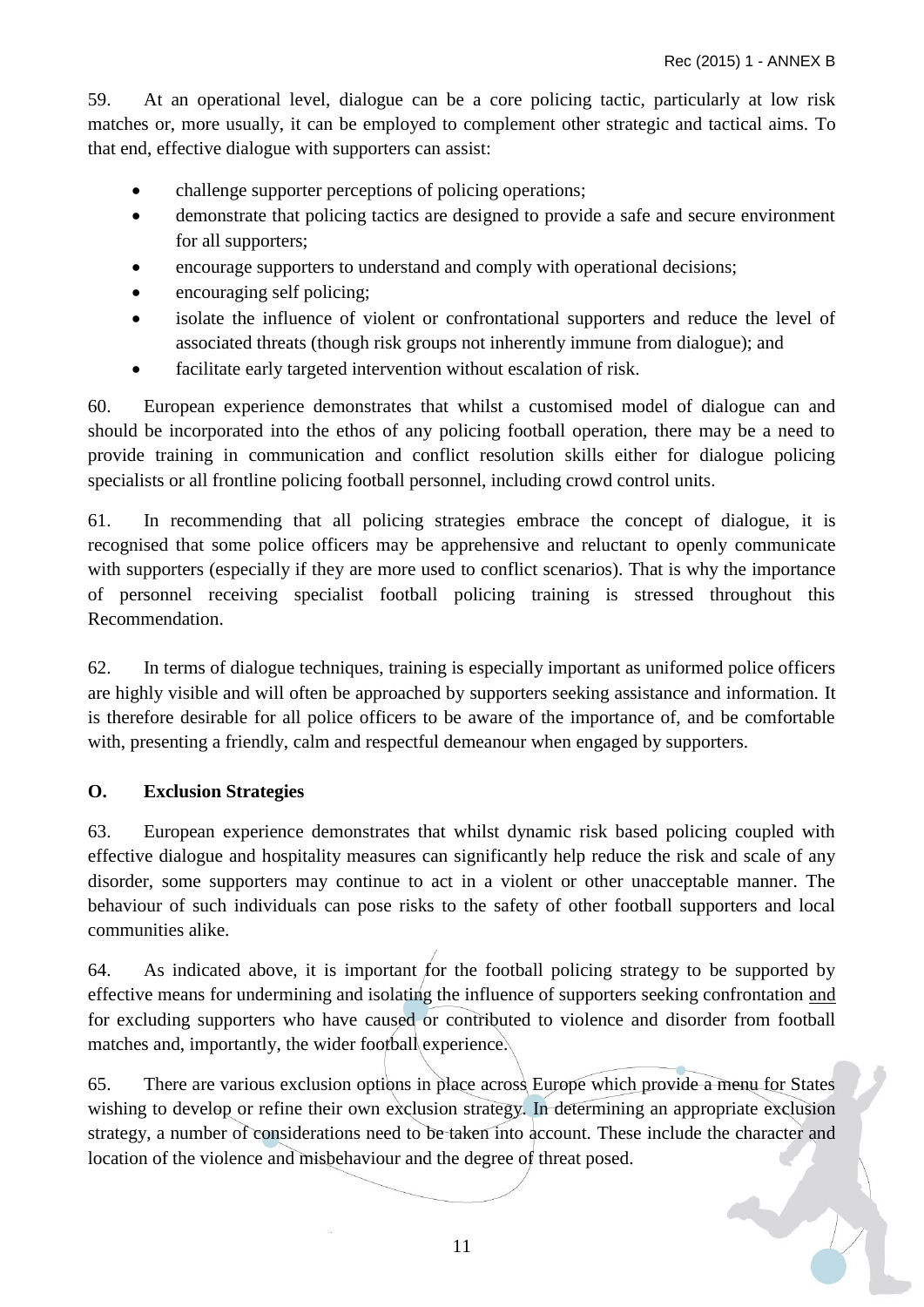66. In some States, football clubs and/or the National Football Association impose stadium bans designed to help reduce in-stadia risks.

67. However, in isolation, stadium bans will not deter or prevent violence and disorder outside of stadia, where many incidents actually occur. Moreover, the potential scope of such stadium bans is limited and not consistent with the need to attach wider preventative conditions to the exclusion process. Nor will stadium bans prevent the individuals from travelling to matches elsewhere (including abroad) and causing or contributing to violence.

68. In this regard, European experience and good practice demonstrates that each State should take all possible measures (including travel restrictions) to prevent its own citizens from participating in and/or organising public disturbances in another country.

69. If the character and degree of football related disorder extends beyond stadia (as it does in most States), a judicial or administrative exclusion process, set out in national law, will provide greater scope for attaching geographical constraints, time-limited restrictions on movement (known as travel bans) and other preventative measures.

70. It is also desirable for exclusion arrangements to make provision to fast track the process at least to the extent of imposing temporary constraints pending the final outcome of a judicial or administrative decision. This is usually possible and is already applied in some States.

71. A number of factors and objectives will need to be taken into account when expanding or refining existing exclusion measures, particularly if adopting a judicial process. These include ensuring that:

- prosecuting and judicial agencies are consulted and fully understand what is required and why it is necessary;
- enabling legislation includes various safeguards (such as an exemption options) and incorporates measures that will be widely perceived as reasonable, targeted and proportionate;
- enabling legislation provides a degree of clarity regarding the character of the evidence that will be necessary for a judicial (or administrative or policing) exclusion measure to be imposed;
- exclusion periods are time limited in order to be proportionate and provide the (banned) individual with opportunity to demonstrate that their behaviour has been transformed; and
- supporter concerns are answered and the potential scope and impact of the exclusion process explained to provide reassurance that the measures are targeted, designed to maintain their safety, and likely to influence the way they are treated by the police and other agencies.

72. There is good European experience demonstrating that effective and comprehensive exclusion measures can be highly effective in:

- deterring misbehaviour;
- preventing repeat offending;
- undermining the influence and status of potential troublemakers;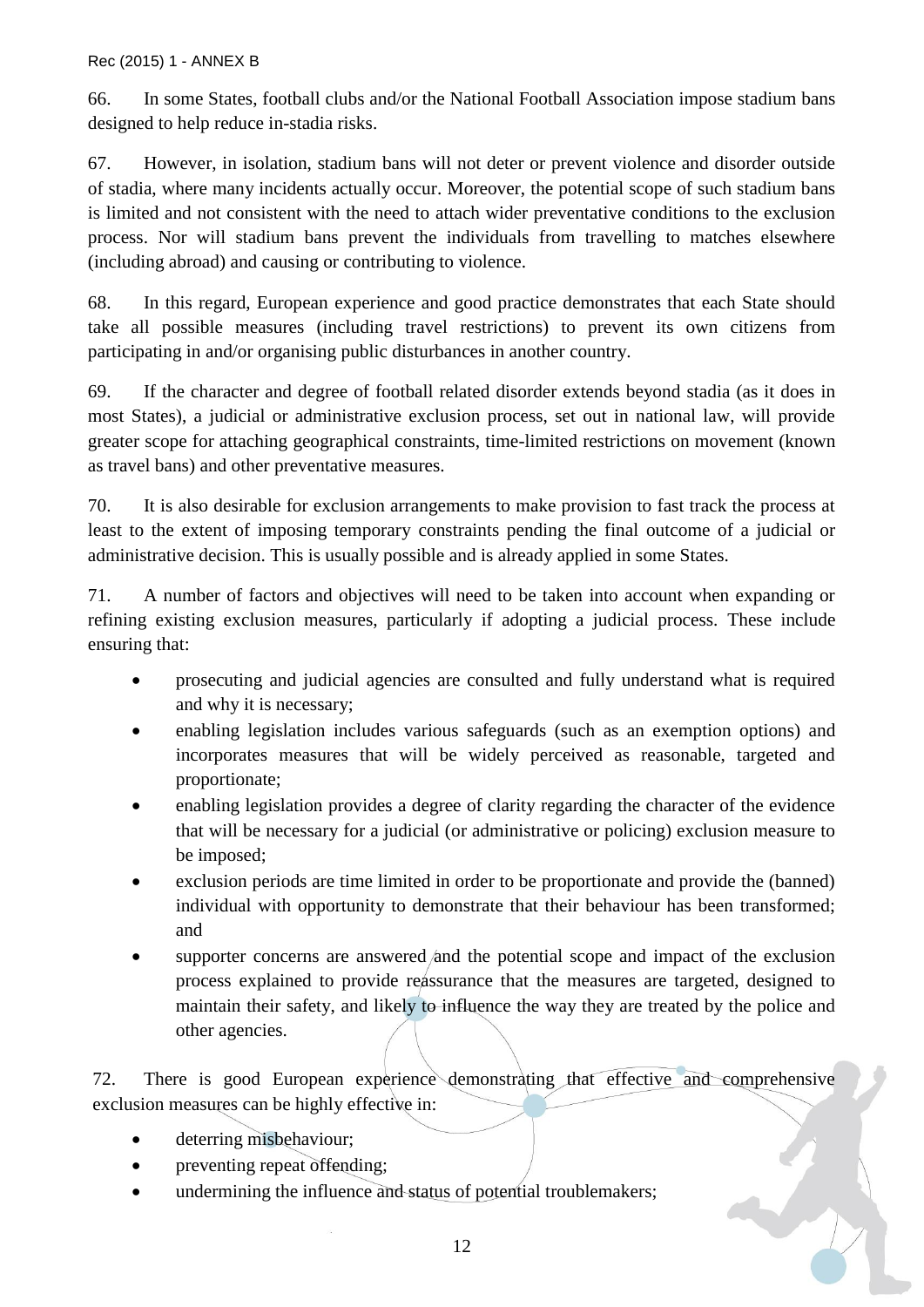- reducing the scale of any violence;
- transforming the post-exclusion behaviour of offenders; and
- assisting the police in targeting those individuals who remain committed to behaving in an unacceptable manner.

These outcomes are more likely to be achieved if exclusion is pursued in tandem with more positive measures like dynamic risk based police deployments amid an ethos of dialogue and hospitality.

## <span id="page-12-0"></span>**P. International Police Co-operation**

73. Detailed, established and highly effective good practices in respect of international police co-operation in connection with football matches with an international dimension is provided in Appendix 2. These good practices (otherwise and widely known as the Handbook on International Police Co-operation) cover a range of crucial considerations and procedures on matters such as information exchange, deployment and functions of visiting police delegations and facilitating international police co-operation.

74. The Handbook also stresses that a National Football Information Point (NFIP) should be set up and equipped and resourced to undertake a range of key policing football functions associated with minimising risk.

75. The establishment of a NFIP is mandatory for States that are Members of the European Union, however it is strongly recommended that non Member States also set up an NFIP and otherwise ensure compliance (wherever possible) with the other procedures and practices set out in the Handbook.

## <span id="page-12-1"></span>**Q. National Role of NFIPs**

76. Whilst the primary role of the European network of NFIPs is to exchange information and facilitate international police co-operation, the good practice (Handbook) also recommends that each NFIP undertakes a range of duties that are national in character. These include recommending that NFIP personnel should:

- be trained and equipped to provide a national source of expertise regarding football policing and associated safety and security matters;
- co-ordinate information exchange in connection with football matches and where appropriate, coordinate and organise the training and work of intelligence officers and / or spotters.
- have access to relevant national police databases;
- develop a profile on national and club supporters, including risk-groups and how they relate to other supporters at home and abroad including local population groups and the circumstances which can increase potential risk (including interaction with police and stewards).
- act as a source of knowledge and expertise on supporter dynamics and associated risks with the police, civil servants and academics contributing to this process.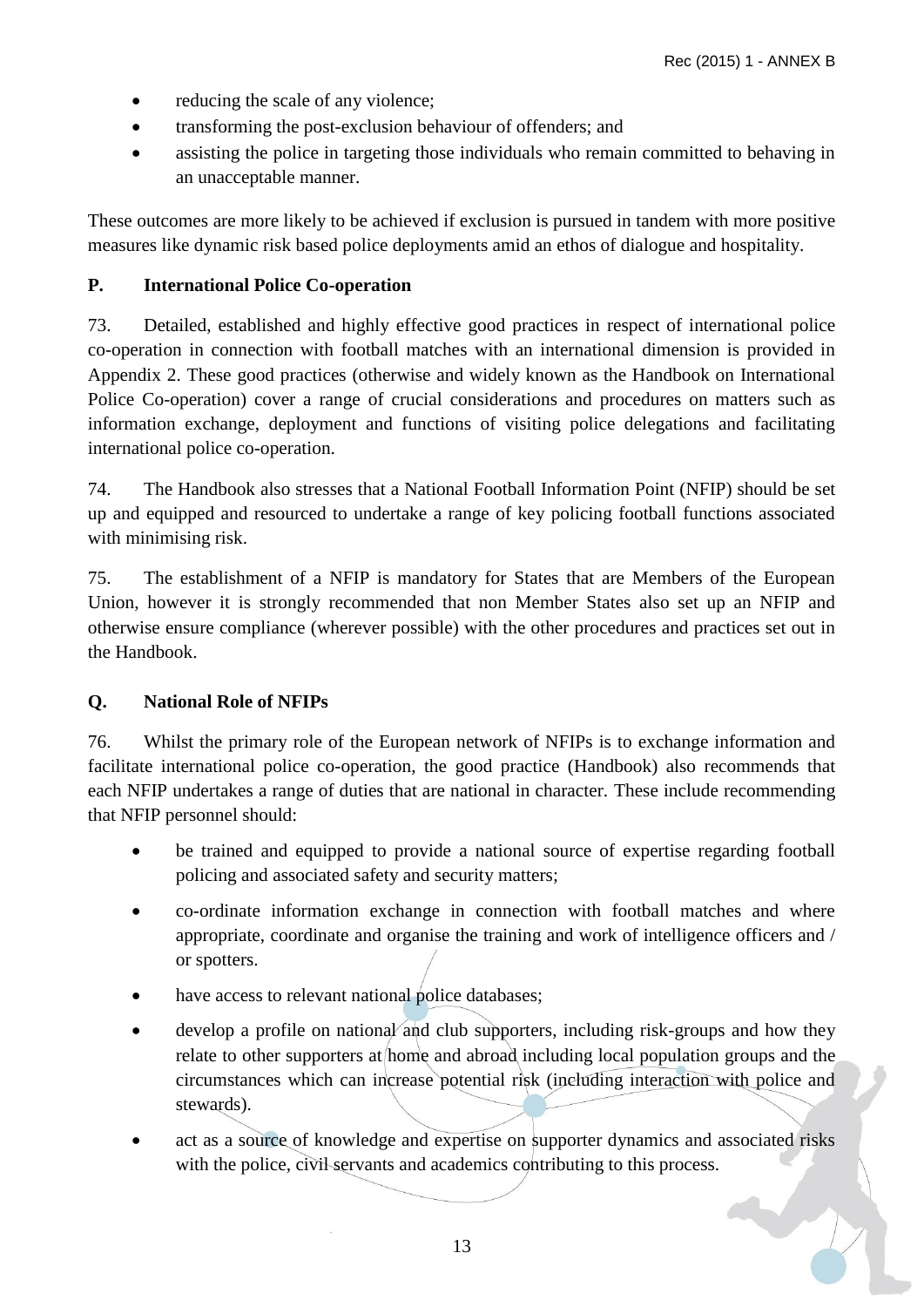77. European experience demonstrates that to deliver its national (and international) functions effectively, it is crucial for the NFIP to be adequately resourced and to be supported by national policing arrangements designed to provide the NFIP with timely and accurate information and intelligence.

## <span id="page-13-0"></span>**R. Communication and Media Strategy**

78. European experience also demonstrates the importance of the police actively participating in the development of effective multi-agency communication and media handling structures as a means of explaining the importance and content of an integrated, multi-agency approach to football safety, security and service.

79. An effective communication strategy is crucial in terms of using the media to provide information and reassurance to local communities in cities and towns hosting football matches and in providing supporters with a wide range of information on policing football operations, including behavioural tolerance levels, and relevant legislative and regulatory provisions. It can also be important in terms of highlighting the priority accorded by the police (and partner agencies) to creating a safe and welcoming environment for all football supporters.

80. It is therefore recommended that national and local police spokespersons work closely with their counterparts in government, local authorities, football authorities, and other partner agencies in the preparation and delivery of a comprehensive communications strategy.

## <span id="page-13-1"></span>**S. Terrorism and Serious and Organised Criminality**

81. The good practices recommended herein are focused on effective crowd management, reducing safety risks, and preventing and countering public disorder, low level criminality and antisocial behaviour. It takes no account of policing measures designed to deter and counter terrorist threats and serious and organised criminality.

82. These are specialist policing areas where advice must be sought from expert sources. The aim, thereafter, should be to accommodate the advice received within the wider policing football operation taking into account the possible impact of any counter-terrorist measures on the ethos and delivery of an integrated approach to safety, security and service. The same approach is recommended in respect of policing measures designed to deter and counter any threats posed by serious and organised criminality.

83. Additional information on Counter Terrorism is provided in Annex A (Safety -Recommended Good Practice).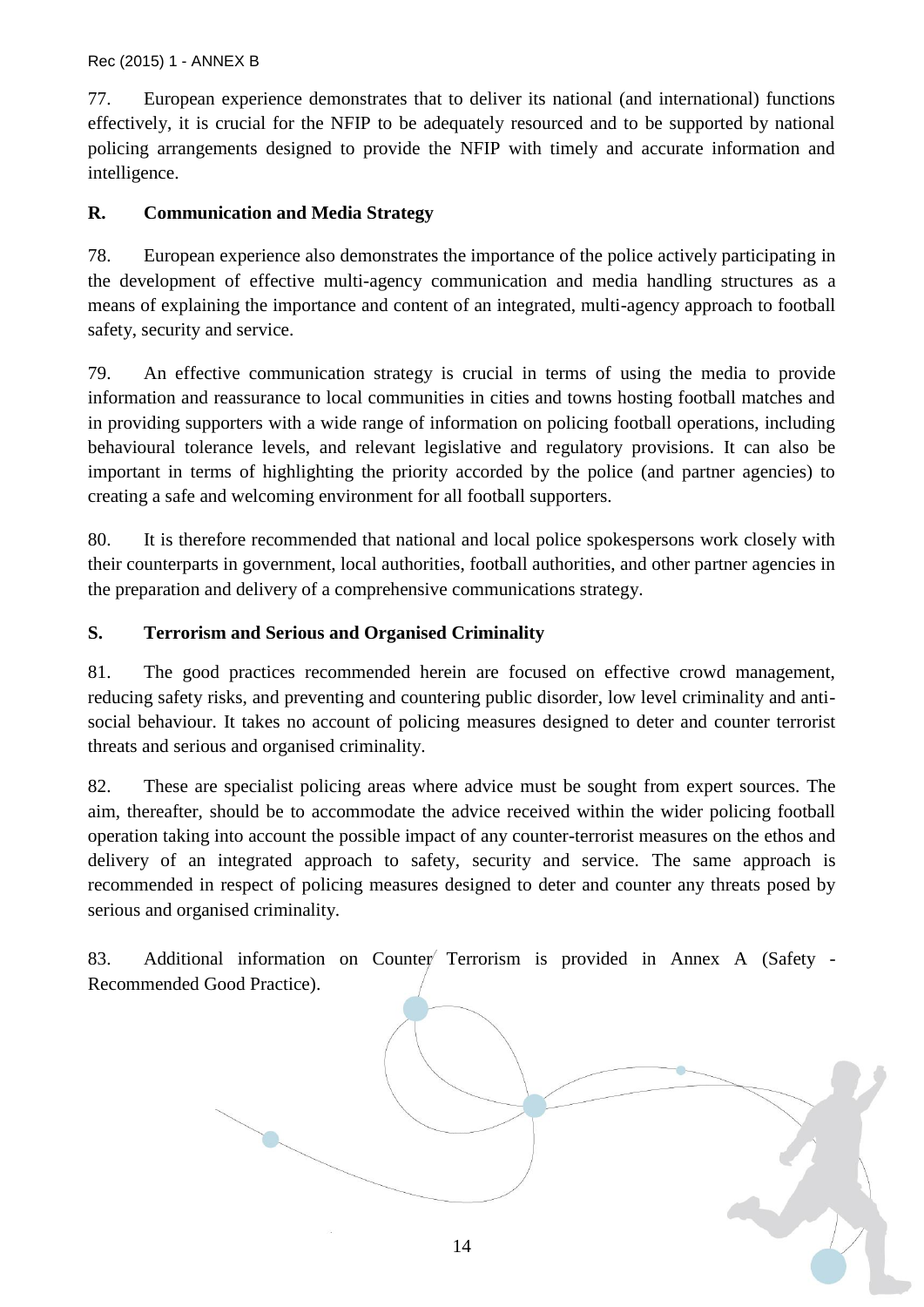## **Appendix 1**

## **Summary of Dynamic Risk and Graded Deployment**

#### <span id="page-14-1"></span><span id="page-14-0"></span>**Key Principles**

Current understanding of effective crowd management, reinforced by extensive research, highlights the importance of:

- maintaining perceptions of appropriate policing among crowd participants;
- avoiding the use of force against crowds as a whole when only a minority are posing a risk to public order;
- a 'low profile' or 'graded' tactical approach to policing that enhances police capability for communication, dialogue and dynamic risk assessment.

## **Facilitation**

- the strategic approach should be preventative through low-impact targeted intervention rather than repressive;
- it is important that at every stage of an operation police strategy and tactics should take account of and facilitate the legitimate intentions of supporters, as far as these are peaceful (e.g. to celebrate their identity and culture, travel to and from the fixture in safety);
- if it is necessary to impose limits on supporter behaviour, it is important to communicate with those supporters why police action has been taken and what alternative means the police are putting in place through which legitimate aims can be achieved.

## **Balance**

- during any crowd event the levels of risk to public order can change rapidly;
- it is important that there is a proportionate balance between the style of police deployment and the level, sources and nature of risk at the point of police crowd interaction;
- it is important that the policing is graded and capable of changing directly in response to the nature and levels of emerging and decreasing risk;
- $\bullet$  where balance is achieved the majority in the crowd are more likely to perceive the actions of the police as appropriate and less likely to support and associate with those seeking confrontation;
- herefore, to help decrease the likelihood and scale of incidents, it is critical that risk assessments are accurate and inform police tactics at all times.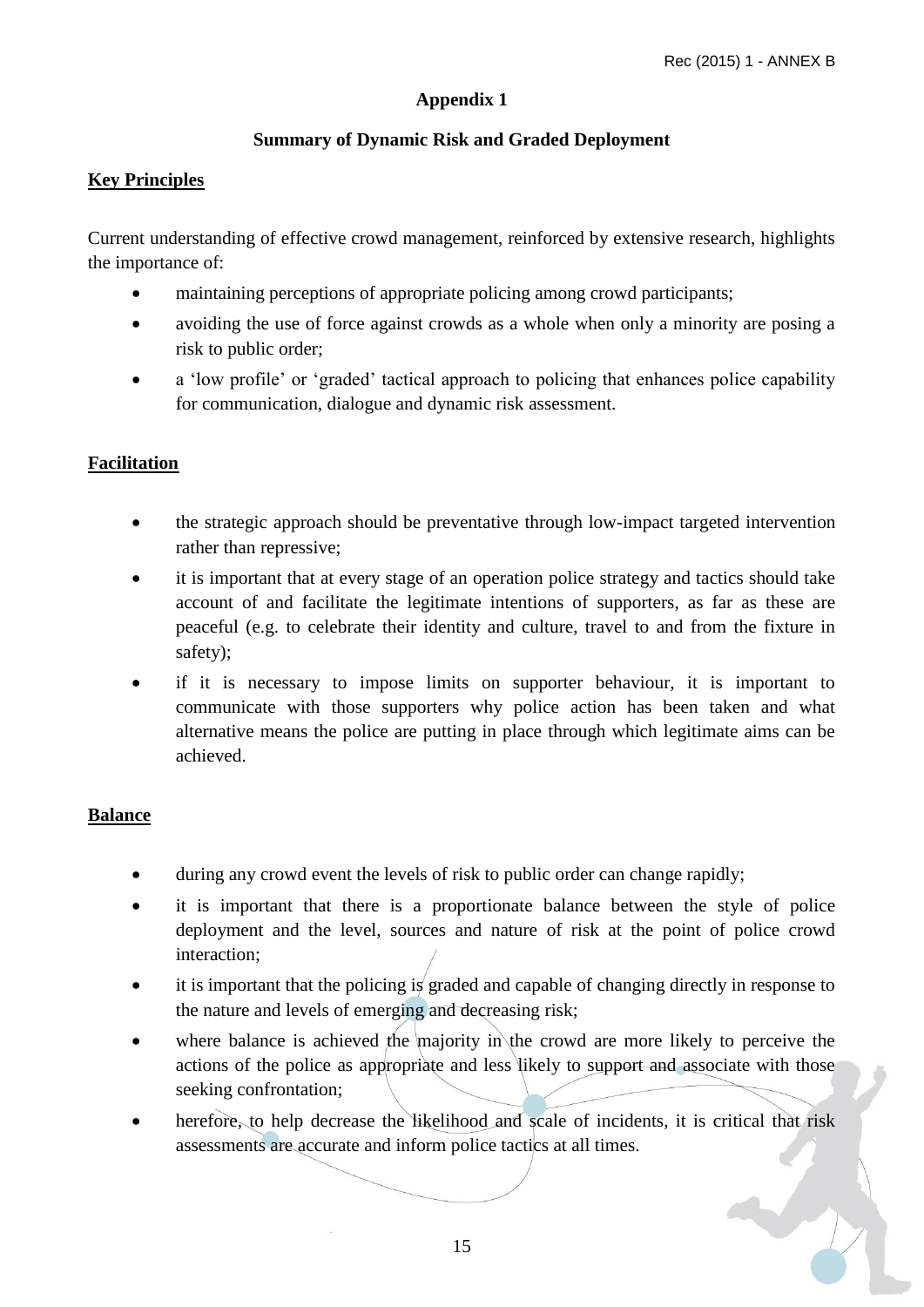#### **Differentiation**

- the indiscriminate use of force can contribute to a widespread escalation in the levels of public disorder through its interaction with crowd dynamics;
- differentiation between individual supporters actually posing a danger and those that do not is therefore a consideration that must be built into every strategic and tactical decision relating to the management of crowds (i.e. training, planning, briefing and operational practice);
- it is inappropriate to act against a whole crowd who happen to be present in a given location, unless there is evidence that they are uniformly seeking to provoke disorder.

## **Dialogue**

- it is important to communicate proactively with supporters. This is best achieved by police officers with good communication skills;
- the focus is to create a welcoming atmosphere and avoid the potential for conflict;
- this approach can assist in the gathering of high quality information regarding supporter intentions, perspectives, concerns and sensitivities and any other information regarding potential risk;
- it also allows the police to communicate concerns regarding supporter behaviour, risks they may face and solutions to any emerging difficulties.

## **Models of good practice**

#### **Before the event**

Risk assessment should take into account:

- the underlying culture of the supporter group to be policed (e.g. characteristic behaviour, motivations and intentions);
- any factors likely to impact on risk e.g. the activities of other groups (such as opposition supporters and / or local communities), sensitivities, history, and anything else that has particular significance (dates, places, forms of action, symbols);
- any circumstances likely to impact on the behaviour of, or risk posed by, those supporters or groups perceived to pose a risk to public order.

Behavioural tolerance levels should be defined and priority given to communicating these to supporter organisations. Consideration should be given to encouraging supporters to gather in a safe/controlled environment (e.g. a fan zone).

Based upon this information and intelligence relating to the specific fixture it should be possible to predict and distinguish fixtures with normal risk and increased risk to public order.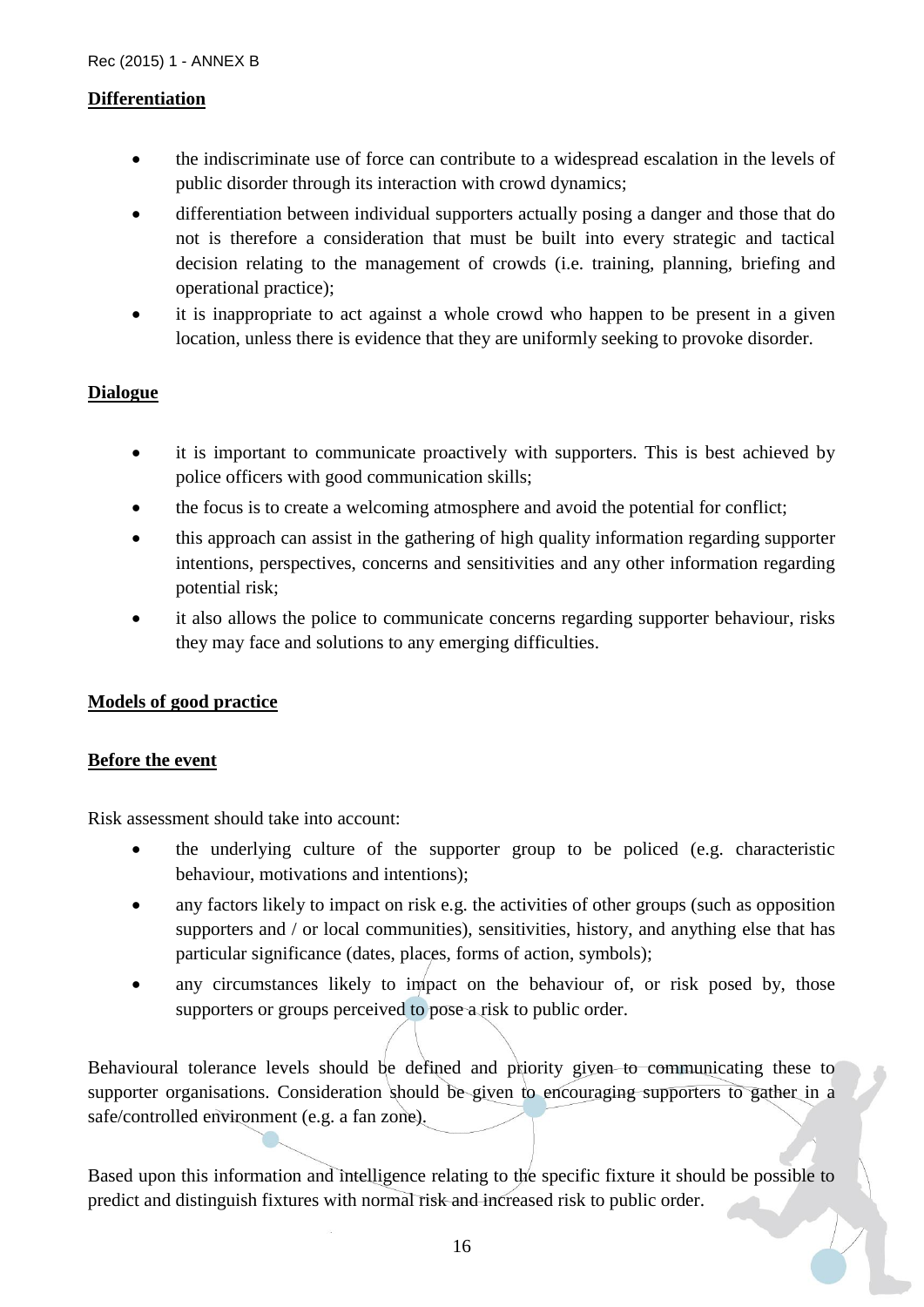## **Initial contact**

Since the level of risk to public order is not fixed but highly dynamic it can increase and decrease rapidly in response to circumstances. The levels of risk must therefore be monitored and accurately assessed on an ongoing basis.

To achieve this:

- police should engage in high levels of positive interpersonal interaction with supporters (non-aggressive posture, smiling, deployed in pairs or in small groups in standard uniform, dispersed widely across and within crowds, accommodating requests for photographs, etc.);
- where language is not a barrier, officers should try to communicate with supporters to gather information about their demeanour, intentions, concerns, sensibilities and any other issues relevant to their behaviour;
- interventions units (i.e. 'riot squads' with protective equipment, vehicles, etc) should be kept in discreet locations unless the situation determines that a more forceful intervention is required.

This will assist the host police gather information and inform command decisions regarding tactical deployment on the basis of continuous and ongoing risk assessment.

## **Increasing risk**

Where circumstances posing risk are identified it is important to:

- communicate to those posing the risk that they are provoking the potential for police intervention;
- where an incident involves visiting supporters host police assessments should be validated by the visiting police delegation;

Should the above measures not resolve the situation, then further police use of force may be required. The objective of police deployment at this stage is to minimise further risk and it is therefore essential that any action does not escalate tensions (e.g. indiscriminate use of force).

Where any potential for an increase in risk is *i*dentified:

- it is vital that information about the persons creating the risk and its nature is communicated clearly to the intervention squads being deployed so that any use of force can be appropriately targeted;
- $\bullet$  those not posing any risk should be allowed to leave the vicinity and  $\top$  or some time to impose 'self-policing'.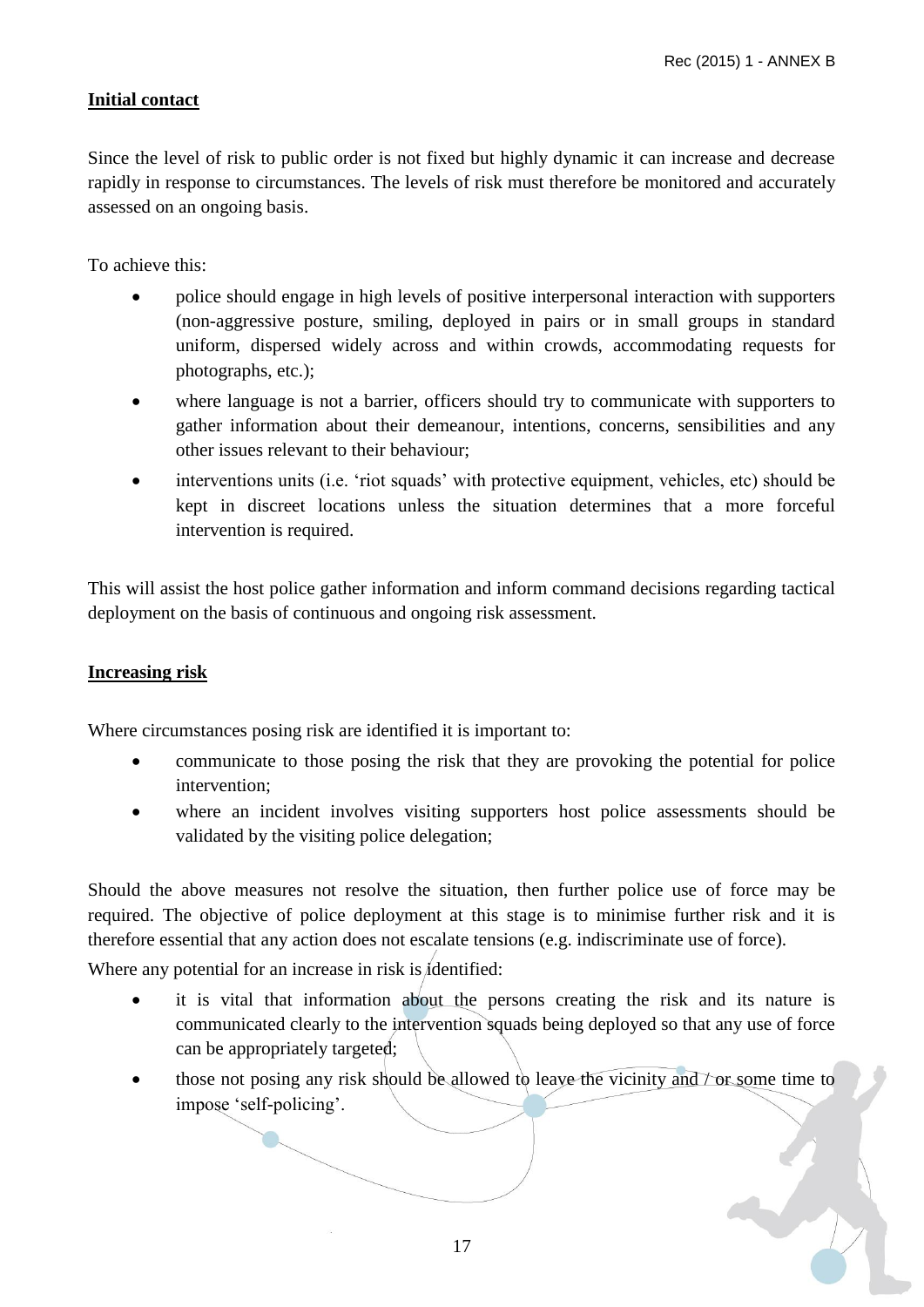#### **De-escalation**

• once the incident(s) has been resolved policing levels should return to an appropriate level.

## **After the event**

 a through debrief should be conducted and any relevant information (e.g. the quality of information received before and during the event, the behaviour and management of supporters, police tactics and the enforcement of tolerance levels) must be recorded.

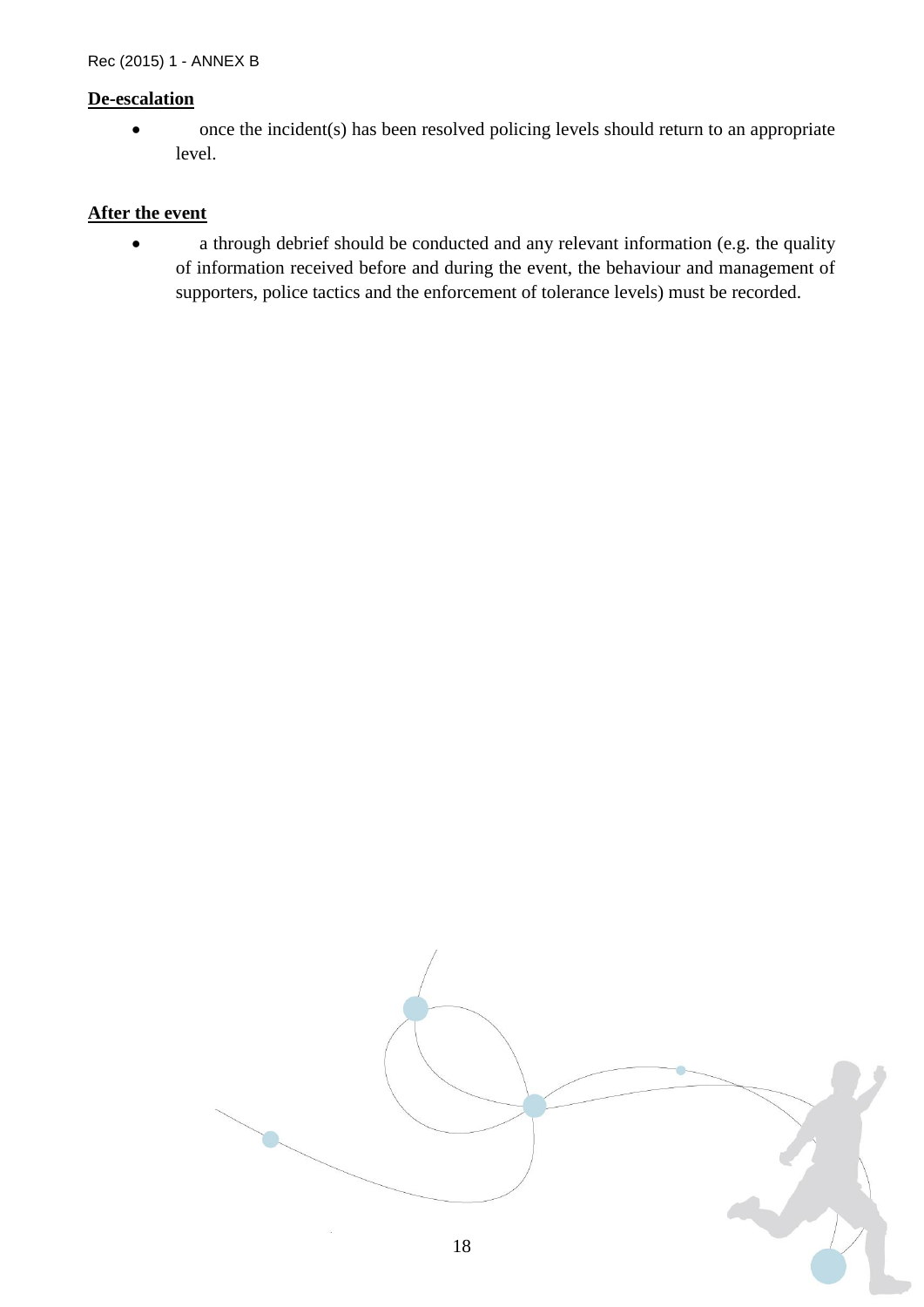## **Appendix 2**

## **Extracts from the Handbook on International Police Co-operation**

## <span id="page-18-1"></span><span id="page-18-0"></span>**Contents**

Introduction - Basic Principles

- Chapter 1 Information management by the police
- Chapter 2 Event related preparations by the police
- Chapter 3 Co-operation between police forces during the event
- Chapter 4 Co-operation between police and the organiser
- Chapter 5 Co-operation between police and criminal justice and prosecuting agencies
- Chapter 6 Co-operation between police and supporters
- Chapter 7 Communication and media strategy

## **Appendices**

- 1. Specifications for and sample of Police Identification Vest
- 2. Categorisation of Football Supporters

#### **INTRODUCTION: BASIC PRINCIPLES**

The purpose of this document is to enhance safety and security at football matches with an international dimension, and in particular to maximise the effectiveness of international police cooperation.

The content, where appropriate, can also apply to other sporting events with an international dimension.

The content is without prejudice to existing national provisions, in particular the competencies and responsibilities of the different agencies within each Signatory State.

Although this document is mainly focused on international police cooperation, in view of the multiagency character of managing football (and other sporting events), there are references to police interaction with other key partners such as the event organiser.

International police cooperation and football policing operations must be guided by the principles of legality and proportionality.

Whilst the competent authority in the organising country is responsible for providing a safe and secure event, authorities in participating, neighbouring and transit states have a responsibility to assist where appropriate.

This document should be widely disseminated and applied in all European countries and beyond in order to minimise safety and security risks and ensure effective international police co-operation.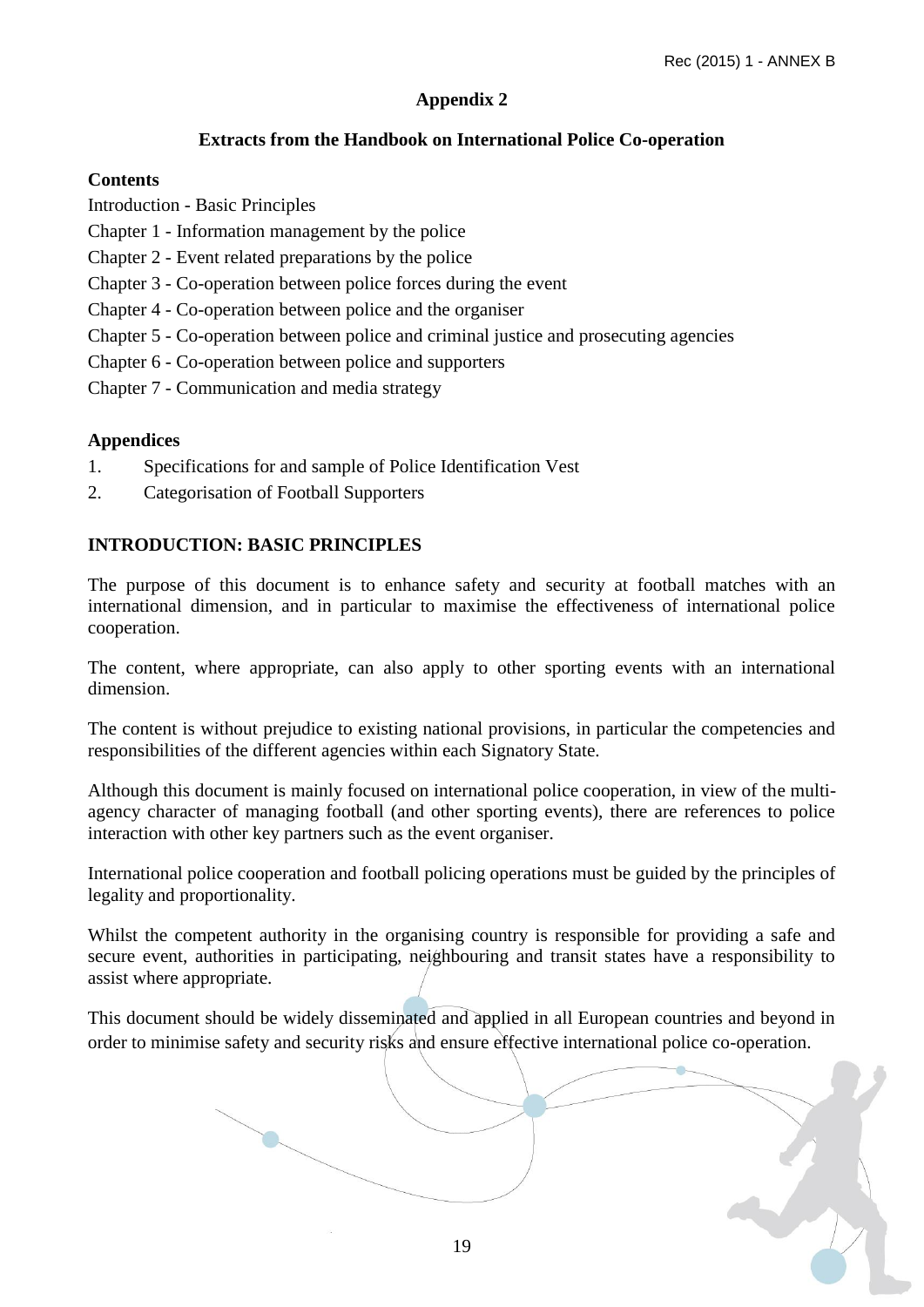## **CHAPTER 1 - Information Management by the Police**

### **Section 1**

## **I. INTRODUCTION**

The timely exchange of accurate information is of the utmost importance in enhancing safety and security and preventing football-related violence and disorder.

It is mandatory for Members of the European Union to establish a National Football Information Point (NFIP) to act as the central and sole contact point for the exchange of relevant information for football matches with an international dimension, and for developing international police cooperation concerning football matches.

It is strongly recommended that all Signatory States outside of the European Union also establish a National Football Information Point (NFIP) with the same roles and responsibilities.

Where there is direct contact between organising and visiting police, any information exchanged shall be shared simultaneously with the relevant NFIPs. Such contact should not jeopardise the key role of the NFIP in ensuring the quality of the information and wider dissemination to other relevant partners and authorities.

In establishing an NFIP, the signatory state should ensure that:

- the NFIP is able to perform its tasks efficiently and to a satisfactory standard;
- the NFIP is equipped with the necessary technical facilities to perform its tasks efficiently and swiftly;
- NFIP personnel are trained and equipped to provide a national source of expertise regarding football policing and associated safety and security matters;
- the NFIP has access to the relevant national police databases; and
- the NFIP is supported by national policing arrangements designed to provide the NFIP with timely and accurate information and intelligence to enable the NFIP to fulfil its national and international responsibilities.

## **II. TASKS WITH AN INTERNATIONAL DIMENSION**

The NFIP shall support the competent national authorities and act in accordance with national laws. On the basis of information that has been analysed and assessed, the NFIP should assist the competent national authorities to develop and deliver a multi-agency strategy on football related issues.

The NFIP shall support local police with regard to national or international football matches.

For the benefit of NFIPs of other countries, each NFIP should maintain an updated risk-analysis related to its own clubs and its national team.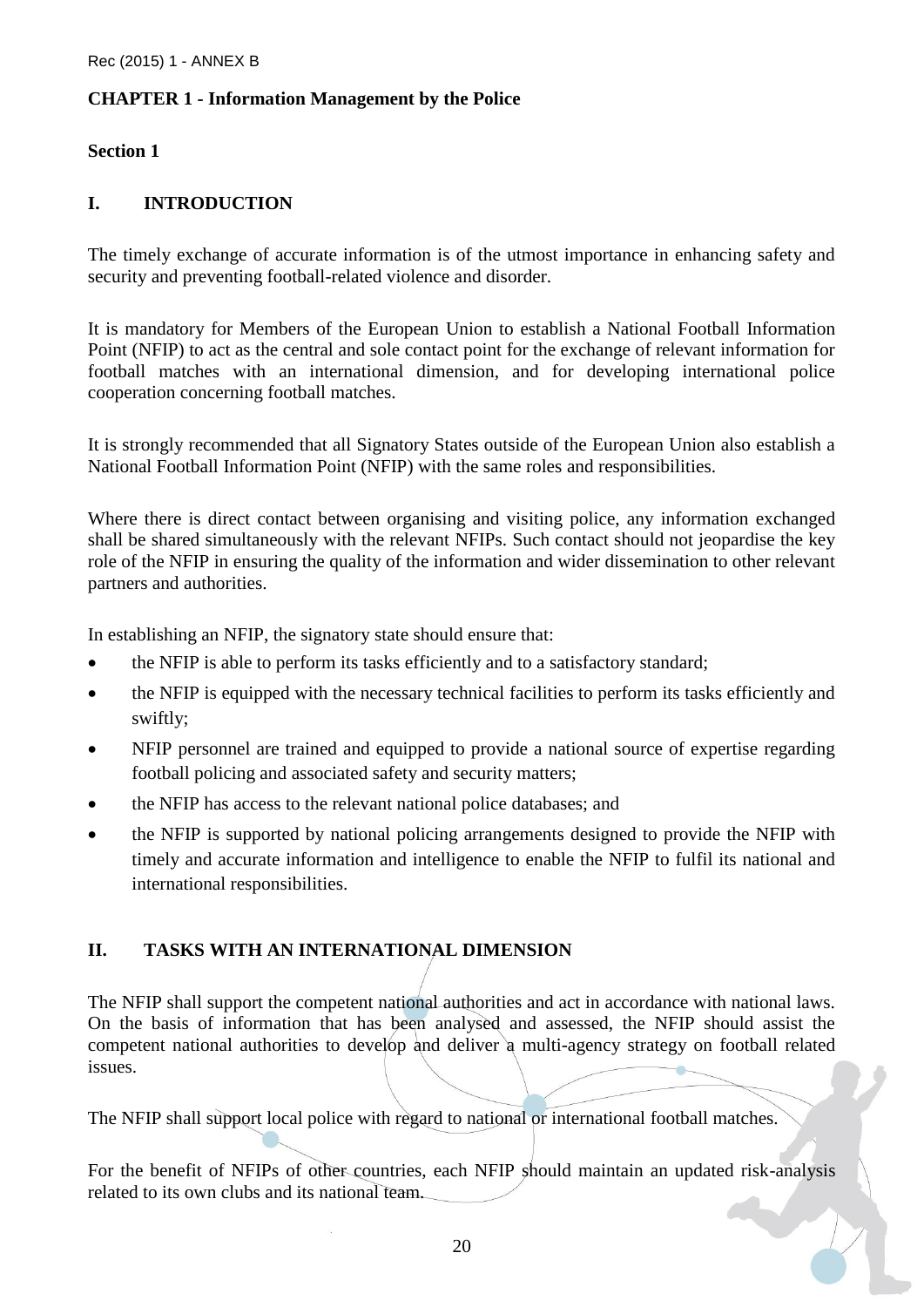24

Risk analysis means developing a profile on national and club supporters, including risk-groups and how they relate to other supporters at home and abroad including local population groups and the circumstances which can increase potential risk (including interaction with police and stewards).

The risk analysis should be shared with other NFIPs using the NFIP website (www.nfip.eu).

The exchange of personal information is subject to the applicable national and international law, and/or bi-national or multi-lateral agreements.

The NFIP shall ensure that all information is subject to quality control in respect of content.

The NFIP can, if appropriate, extend this exchange of information to other agencies which contribute to safety and security.

All information shall be exchanged using the appropriate forms provided on the NFIP website. The NFIP website is a highly secure website available for the exclusive use of NFIPs which contains information relating to football matches with an international dimension (e.g. club overview, pre and post-match reports).

## **III. EXCHANGE OF POLICE INFORMATION**

## **1. Kinds of Information**

A distinction can be made between general information and personal information. The term 'event' is used to mean a specific football match or tournament in all its aspects.

## (a) General information

General information can be divided into three categories:

- strategic information: information that defines the event in all its dimensions, with particular attention to safety and security risks associated with the event;
- operational information: information that assists in making an event related analysis of any potential risks;
- tactical information: information that assists the person in charge at the operational level to respond appropriately to safety and security issues during the event.

(b) Personal information

In this context, personal information refers to information on individuals who are assessed as posing a potential risk to public safety in connection with the event. This may include individuals who have previously caused or contributed to violence or disorder in connection with football matches.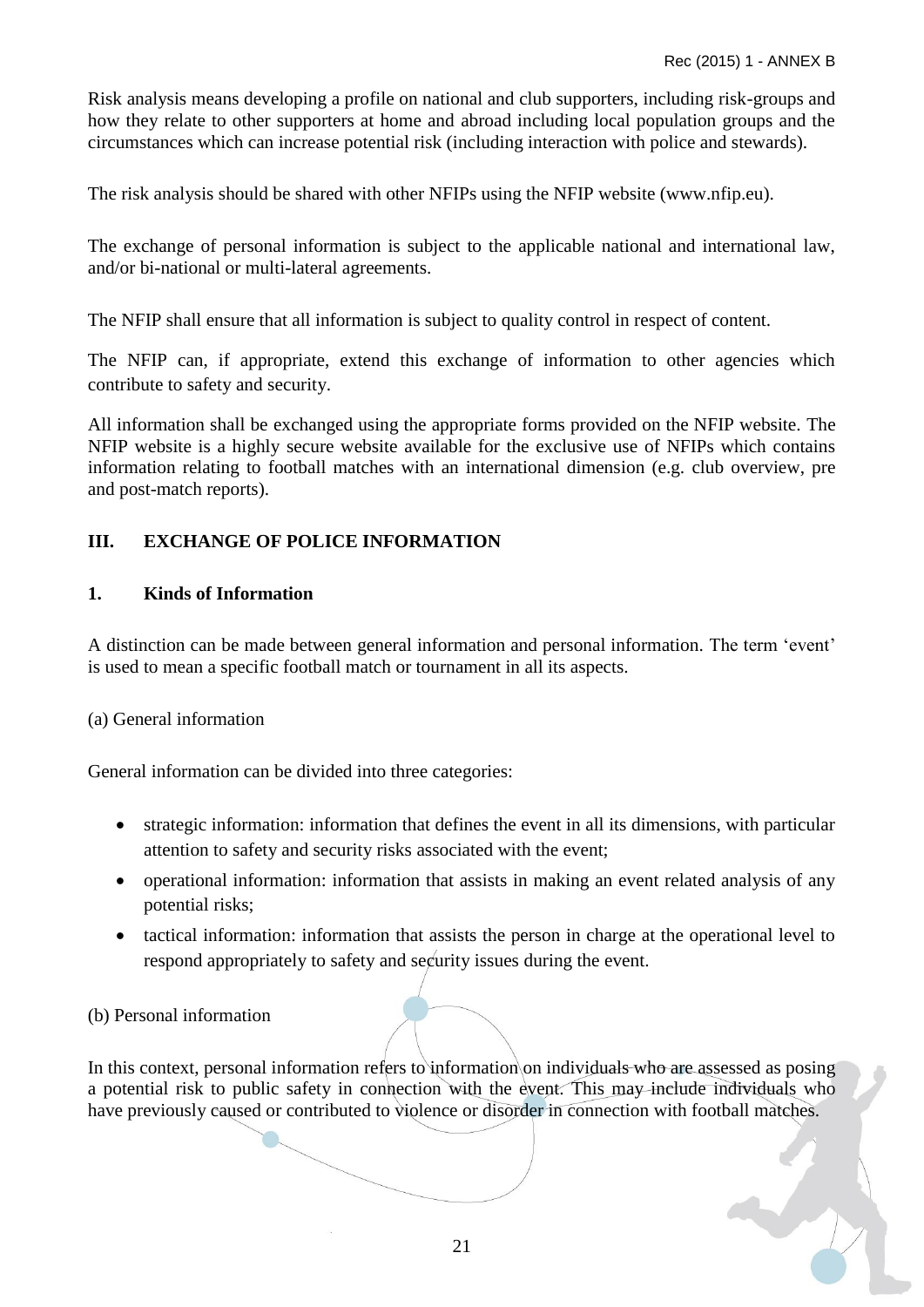## **2. Chronological Sequence of Information Exchange**

Three phases may be distinguished: before, during and after the event. These three phases need not always be strictly separated.

## **(a) Task of the NFIP of the organising country**

1. Before the event

At the strategic level, information requirements are forwarded to the NFIP of the supporting country/countries. This requirement shall include:

- a risk analysis of supporters of the visiting team
- other relevant information regarding the safety and security of the event e.g. supporter travel details and political or other threats

The NFIP of the organising country shall provide information on the applicable legislation and policy of the authorities (e.g. alcohol policy) the organisation of the event and key safety and security personnel.

All relevant information shall be put at the disposal of the other NFIPs concerned and entered on the NFIP website via the appropriate forms.

At the operational level, the NFIP of the organising country shall provide information to the NFIP of the supporting country (countries) in particular regarding the integration of the visiting police delegation into the organising country policing operation and information for visiting supporters, etc.

The NFIP of the supporting country / countries shall be requested to provide timely and accurate information regarding the movements of risk and non-risk supporters, the participating team (where there is a threat) and ticket sales, together with any other relevant information

2. During the event

At the operational level, the NFIP of the organising country can request confirmation of the information previously provided and request an updated risk analysis. The request shall be forwarded and answered via a system of liaison officers if such a system has been set up.

At the tactical level, the NFIP of the organising country shall provide feedback on the accuracy of the information provided.

General information regarding the return of supporters including any that have been expelled and/or refused entry shall also be provided to the NFIPs of the country of origin and the relevant transit countries.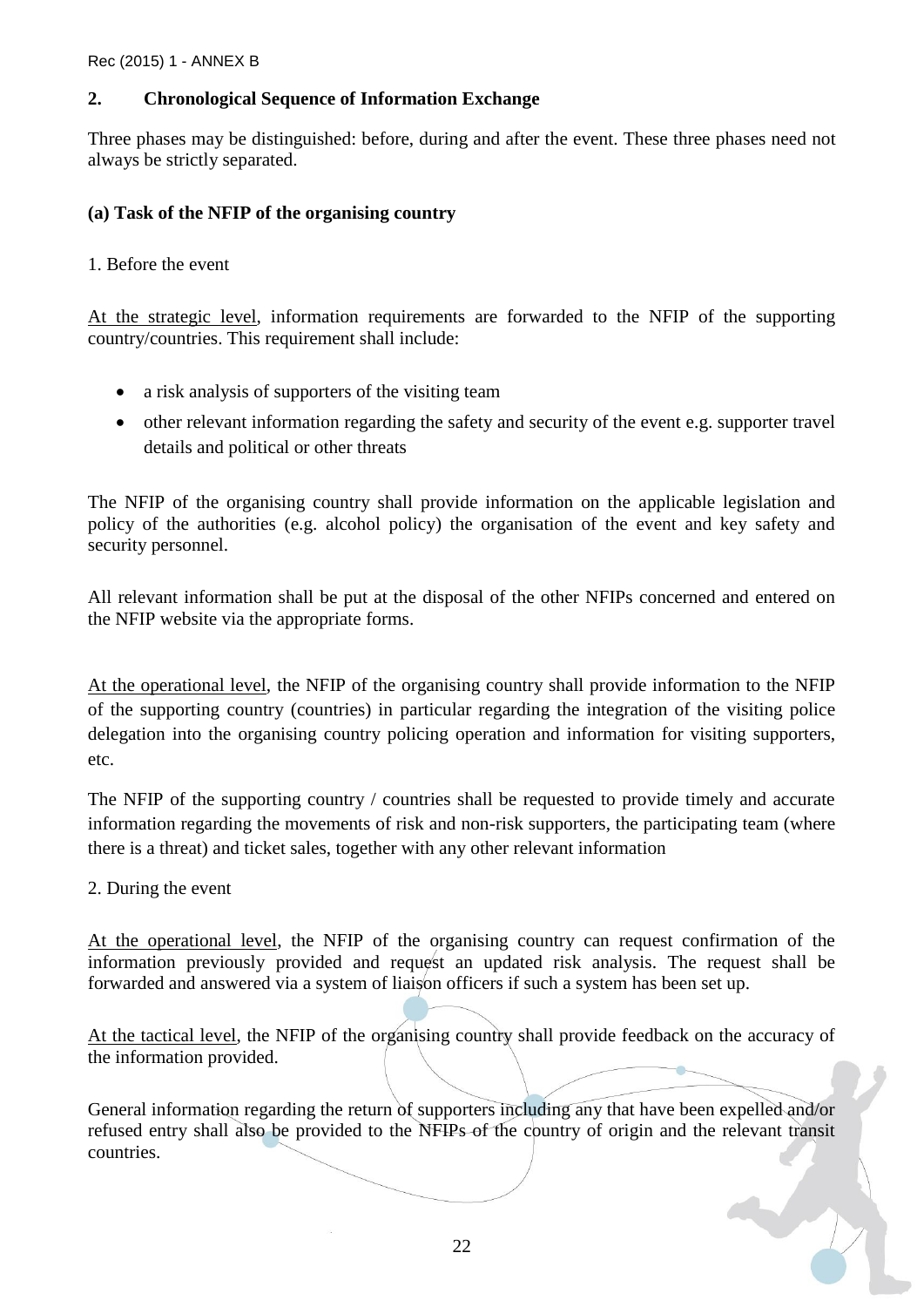### 3. After the event

The NFIP of the organising country shall (via the appropriate forms on the NFIP website) provide information to the supporting NFIPs:

- regarding the behaviour of supporters so that the risk analysis can be updated by the NFIPs of the country/club they support and/or where they reside;
- concerning the description of any incident. Information regarding arrests or sanctions shall be exchanged in accordance with national and international law;
- on the operational usefulness of the information they have provided and of the support of the visiting police delegation(s) (see Chapter 2).

(b) Tasks of the NFIP of the supporting country / countries

1. Before the event

The NFIP of the supporting country / countries shall respond to the information requirement of the organising country NFIP and, on its own initiative, provide all relevant information to any other NFIPs concerned.

2. During the event

The information supplied shall be updated and the movements and stay of the supporters shall be monitored. Useful information concerning event related incidents in their home country during the matches or tournaments shall also be provided to the organising country and any other relevant NFIP.

3. After the event

Based on the information provided by the organising country NFIP and the visiting police delegation the risk analysis shall be updated (see Chapter 2).

An assessment shall be carried out concerning the information exchange and the work of the visiting police delegation.

#### **Section 2**

Additional guidance on the tasks of NFIPs

At the national level the NFIP shall coordinate the exchange of information regarding football matches and where appropriate, coordinate and organise the training and work of intelligence officers and / or spotters.

NFIPs shall be the channel for the exchange of information with non-EU countries. If these countries do not have an NFIP they should be asked to indicate a central, single contact point. Contact details should be forwarded to other NFIPs and entered on the NFIP website.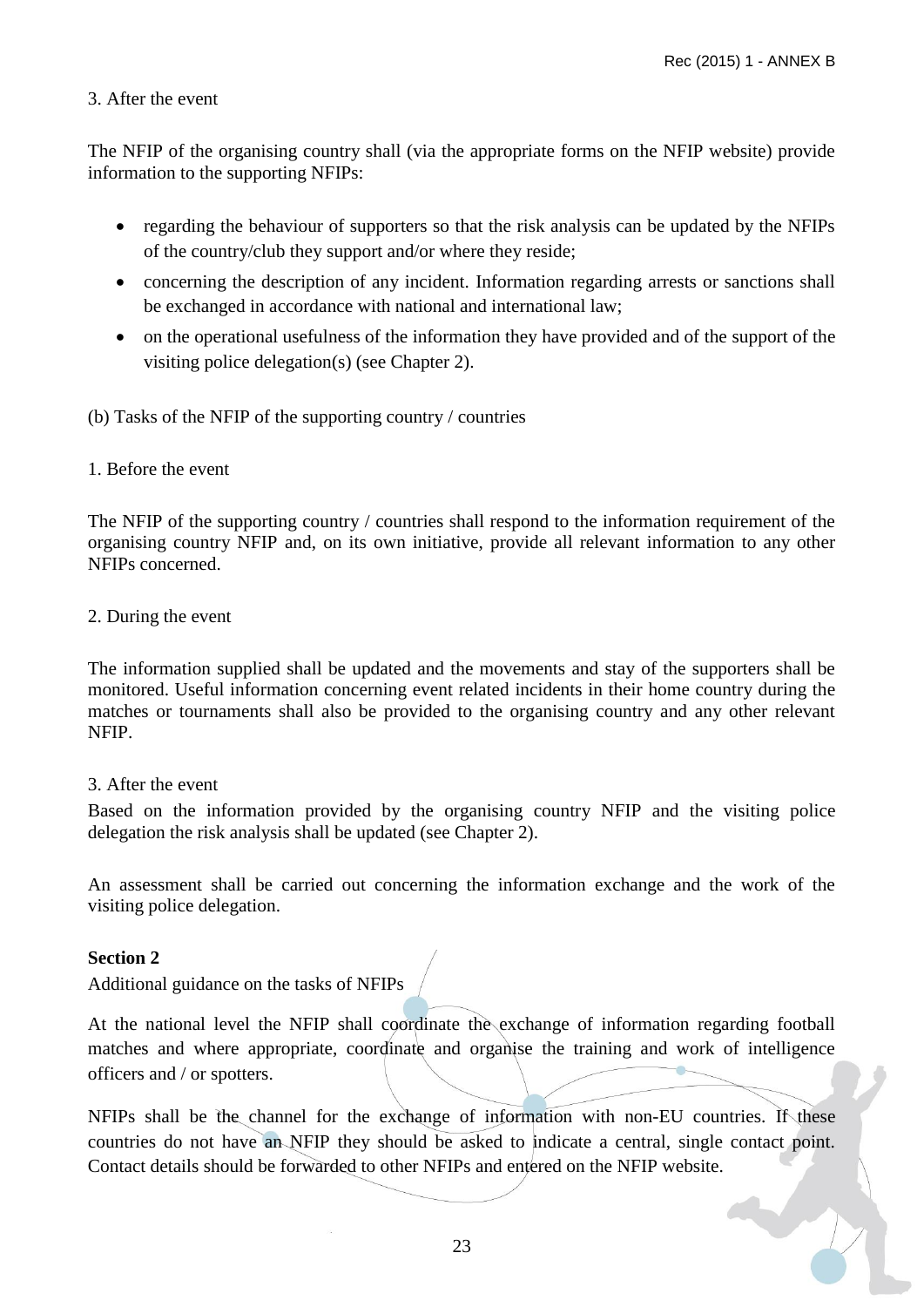At the national level the NFIP shall act as a knowledge centre. In addition to the police, civil servants and academics could contribute to the role of the NFIP as a knowledge centre.

An NFIP can enter into a formal bilateral agreement with a third party regarding the exchange of certain information in accordance with their own national legislation. This information shall not be further shared without the agreement of the originator.

For tournaments, the NFIP of the organising country shall communicate with the NFIP of the supporting country / countries via the designated national liaison officer where appointed.

On the occasion of a one-off match the NFIP of the organising country shall communicate with the NFIP of the supporting country through the designated liaison officer or Operations Coordinator of the country.

In respect of matters such as counter-terrorism and serious and organised crime the organising country NFIP or the competent police agency shall communicate through any existing network or specialist liaison officers appointed for that purpose.

If a local football information centre exists, it shall cooperate with the NFIP. The local information centre and NFIP shall keep one another informed. This information flow should take into account information provided by the visiting police delegation.

## **CHAPTER 2 - Event-related preparations by the police**

## **Visiting Police Delegations**

Efficient event preparations by the police in the organising country will be supported by a comprehensive exchange of information, in accordance with the principles which are to be found in chapter 1 of this handbook.

The organising NFIP, following close consultation with their police, should invite a visiting police delegation from countries that can contribute added value. This added value should be considered in the light of a number of factors such as professional experience in managing the behaviour of visiting supporters including risk supporters and the ability to provide the organising police with information designed to minimise risks to public order.

The organising NFIP can also invite police officers who are seeking to gain experience as a member of a visiting police delegation, enabling them to provide added value at football matches involving their supporters in the future.

The formal invitation for a visiting police delegation shall be transmitted via the NFIP in the organising country, who will receive advice from the police concerned. Taking into account the specific aims of cooperation, the invitation should indicate the composition of the delegation and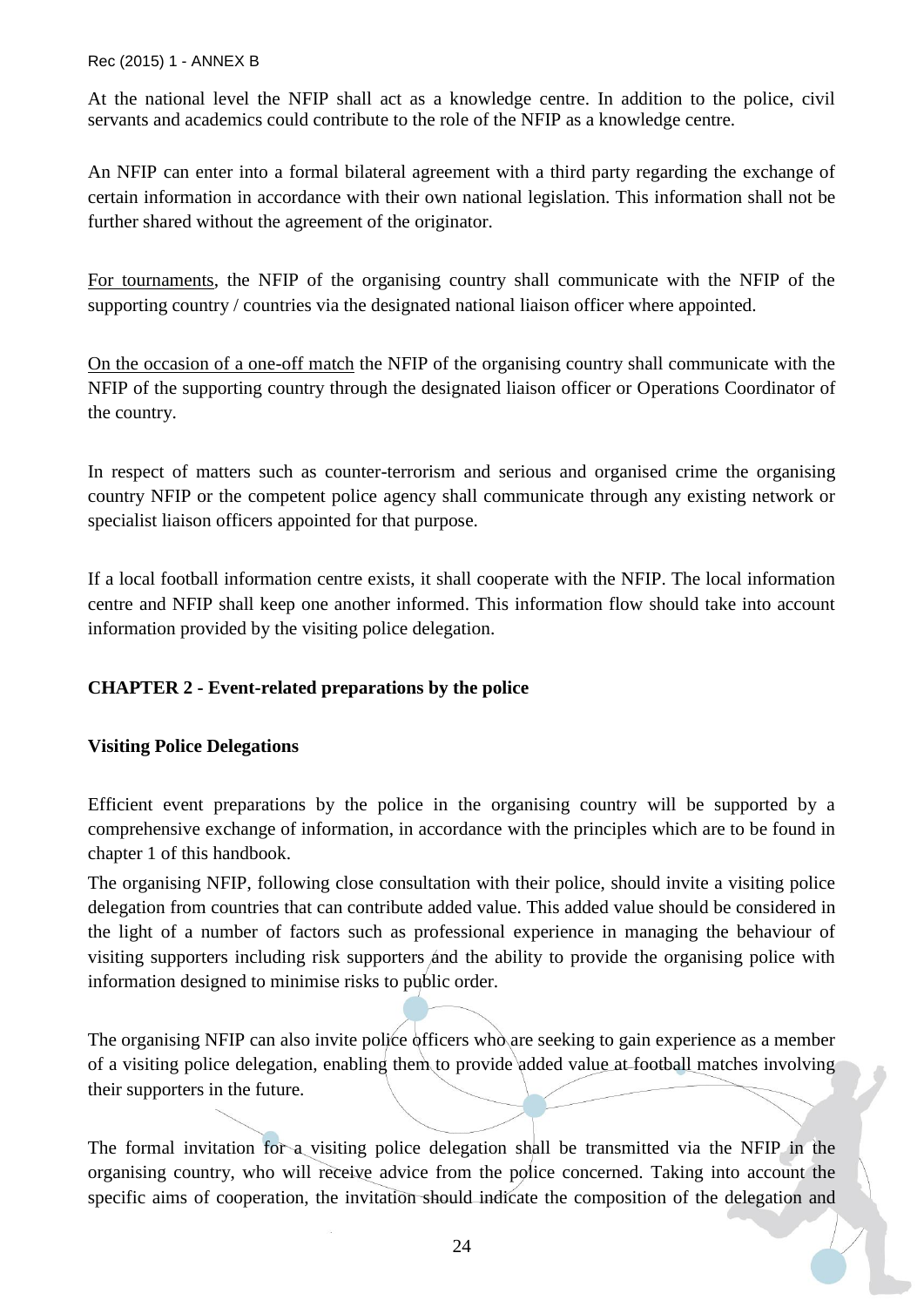clarify their roles and responsibilities. It should also specify the intended duration of the visiting police delegation's time in the organising country.

For international tournaments and one-off matches (should either NFIP request) the formal invitation for a visiting police delegation shall come from the Ministry responsible in the organising country, on the advice of the organising country NFIP, and can be subject to an inter-governmental agreement.

If a visiting police delegation is not invited by the organising NFIP, the NFIP of the sending country can, if deemed appropriate, submit a proactive proposal to the organising NFIP to send a delegation. If the organising NFIP does not accept the proposal, any police delegation that still travels is acting in an unofficial capacity outside of the scope of this handbook.

The detail of the arrangements (e.g. police powers, equipment, uniforms etc.) concerning the visiting police delegation shall be agreed through negotiation between the respective NFIPs, following consultation with the local police for the one- off match. If a bi-national governmental agreement is not in place, these arrangements shall be in compliance with the national and international laws applicable.

The visiting delegation must not exceed the number agreed by the organising NFIP and must respect the organising police command and control arrangements. If they act in a manner that is not within the terms of the agreement then they are acting outside of the scope of this handbook.

The detailed invitation for support shall be agreed between NFIPs concerned well in advance of a tournament and/or one- off match to allow the visiting police delegation sufficient preparation time. In that context, an invitation for support should be presented as soon as possible after the announcement of the date of the match.

For one-off matches with an international dimension the visiting police delegation will require at least 3 weeks' preparation time. If there is less than 3 weeks prior notice of a match (for example in the later stages of a European club competition or due to an increased level of risk) the invitation shall be sent immediately. For international tournaments, the visiting police delegation requires at least 16 weeks' preparation time.

## **Financial Arrangements**

On each occasion the organising country shall pay for accommodation, meals (or subsistence) and other facilities made available locally whilst the visiting country shall pay for travel and salaries of the delegation members involved. Exceptionally, the respective NFIPs can agree on alternative arrangements. These arrangements need to be clarified in the Protocol for deployment of visiting police delegations, as available on the NFIP-website.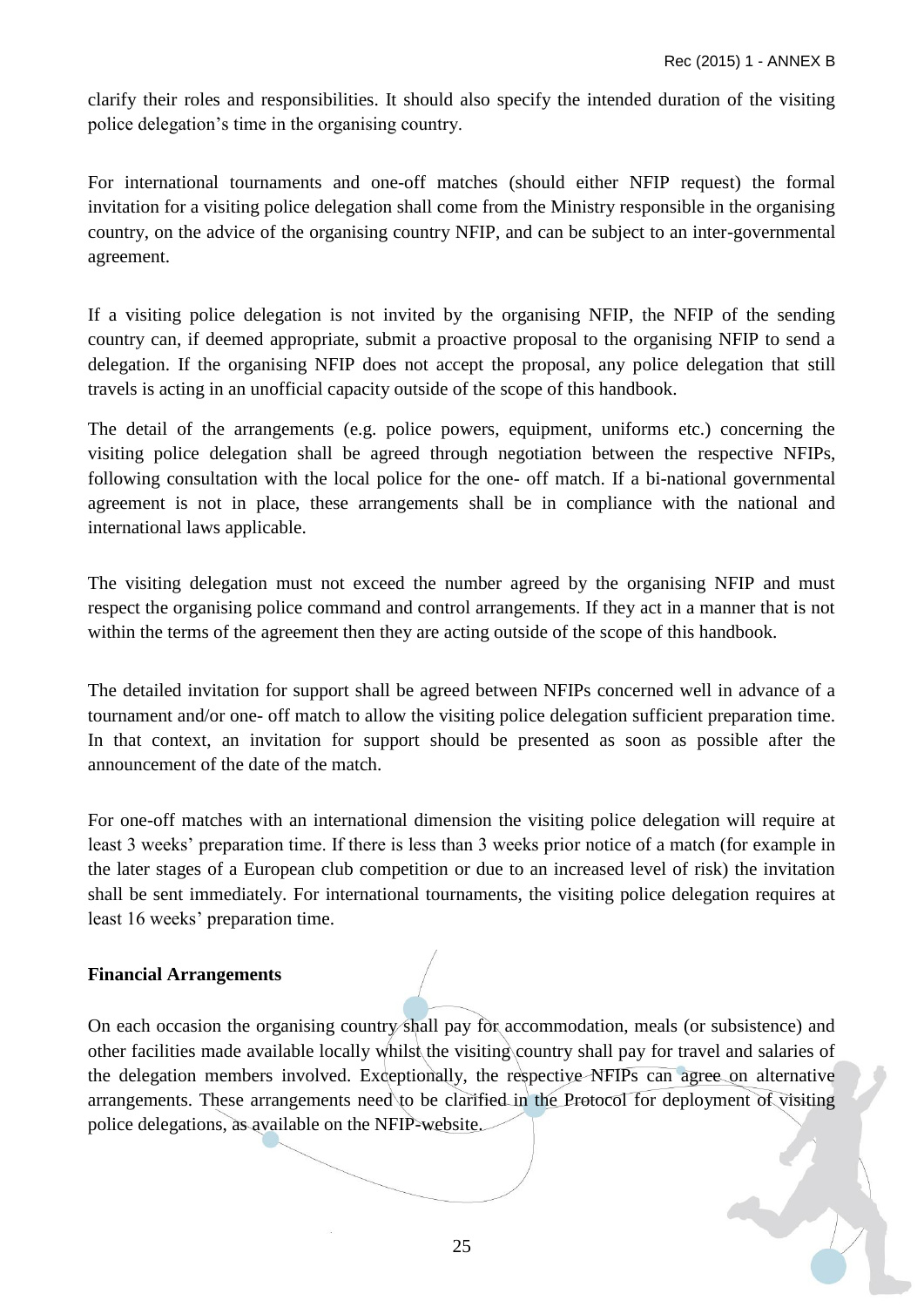## **Organising Police Responsibilities**

The police in the organising country shall provide an opportunity for key members of the visiting police delegation to acquaint themselves with the organisation of police operations in the organising country and/or the venue town(s) and with the stadium location, and to get to know the operational commander(s) at the venue town(s) on the match day(s).

- for international tournaments, this should take place at least one month prior to the tournament (e.g. by hosting workshops or seminars for key members of visiting police delegations).
- for one off matches with an international dimension this will be on one of the days prior to the match.

## **Accompanying Visiting Police Delegations**

Ensuring the safety of all members of a visiting police delegation is paramount and shall be reflected in all organising and visiting police risk assessments concerning police deployment.

Visiting members of a police delegation, in particular the Liaison Officer, Operations Co-ordinator and operational police officers (see below) should work alongside local police officers (commonly known as cicerones) who themselves should be serving police officers, preferably with experience of policing football in their own city or country, including familiarity with the venue area and potential risk areas.

#### **Cicerones:**

- must be integrated into the national / local policing operation and have the ability to relay information enabling operational police commanders to make key decisions;
- must have knowledge of their police organisation, processes and command structure;
- shall not be tasked with monitoring their own risk supporters whilst they are deployed accompanying members of a visiting police delegation;
- should be thoroughly briefed on the organising policing operation, their responsibilities, and on the tasks expected of the members of the visiting police delegation;
- will be responsible for the safety of visiting police delegation and provide a channel of communication with the organising police;
- $\bullet$  should be deployed with the visiting police delegation for the duration of the operation; this will assist in developing an effective working relationship;
- shall work with the visiting police delegation in a common language agreed beforehand.

## **Composition and Tasks of the Visiting Police Delegation**

The composition of the visiting police delegation shall enable them to support the organising country policing operation for example by: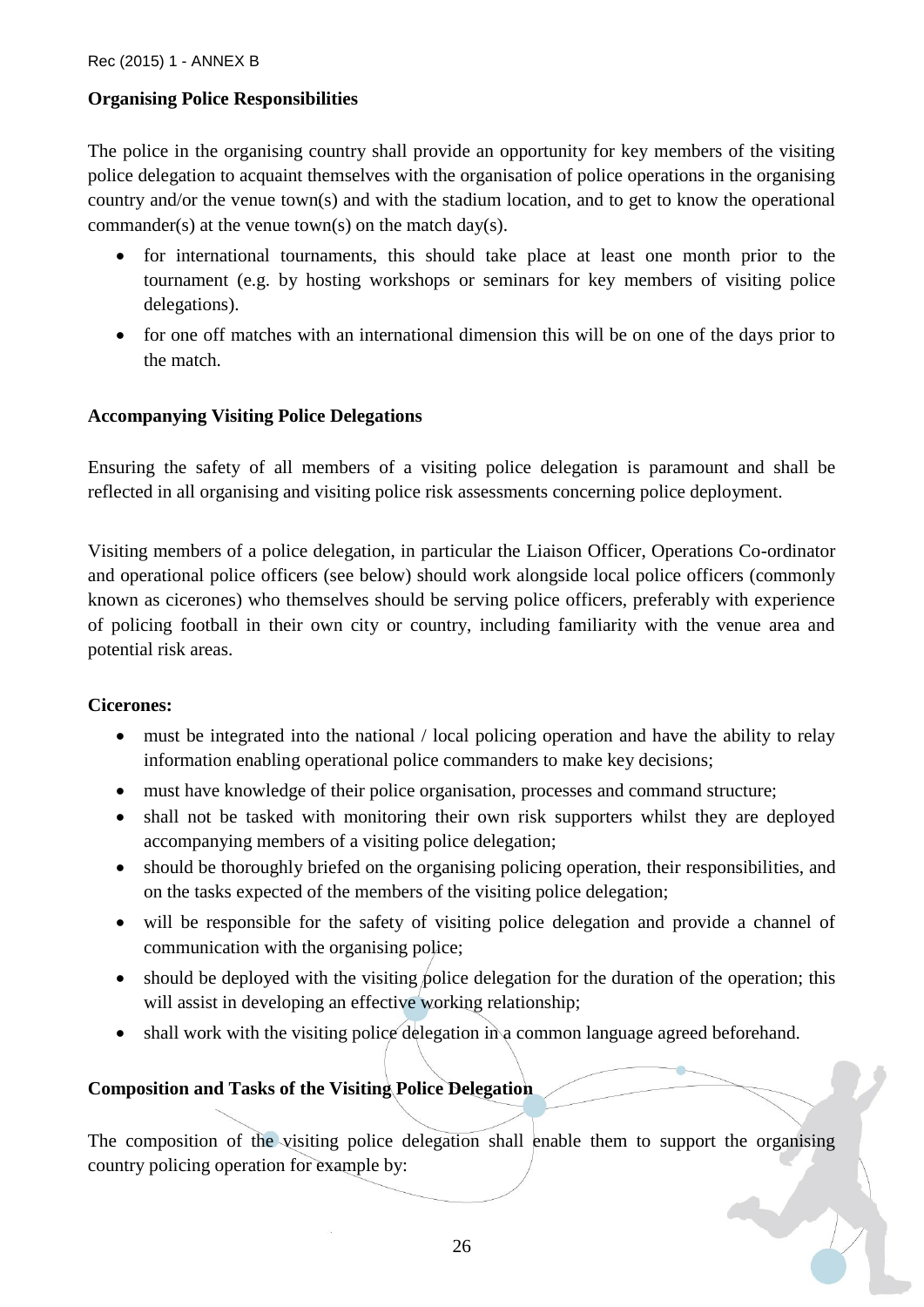1. Undertaking and communicating to the organising police an ongoing dynamic risk assessment (see Appendix 1);

2. Communicating and interacting with visiting supporters;

3. If allowed in the national legislation of the organising country and subject to the agreement of the organising country intelligence and evidence gathering on behalf of the organising police or for their own purposes.

Depending on the exact nature of the support to be provided the composition of the delegation could be as follows:

1. **a Head of Delegation** who is functionally and hierarchically in charge of the visiting police delegation;

2. **a Liaison Officer** (or more if agreed by the respective NFIPs) who is responsible in particular for the exchange of information between his / her home country and the organising country;

3. **an Operations Coordinator** who is responsible for coordinating the work of the visiting police officers;

4. **operational police officers** (in plain clothes or uniform) with spotting, supporter liaison, escorting and other duties;

5. **a spokesperson / press officer**. The Head of the visiting police delegation can, if considered appropriate, act as a spokesperson and / or have his/her own press officer.

## **Key Tasks:**

## **Liaison Officer and/or Operations Co-ordinator**

The assignment of a Liaison Officer and /or an Operations Co-ordinator should enable an effective exchange of information between the visiting and organising country authorities in connection with a one off football match or a tournament.

It is possible for both roles to be performed by the same officer. Whether this is appropriate is a decision for the organising and visiting police to agree on a case by case basis prior to deployment in the organising country.

The Liaison Officer/Operations Co-ordinator must, as a minimum requirement, have:

- a good working knowledge of this handbook:
- an understanding of the processes required to facilitate the international exchange of information;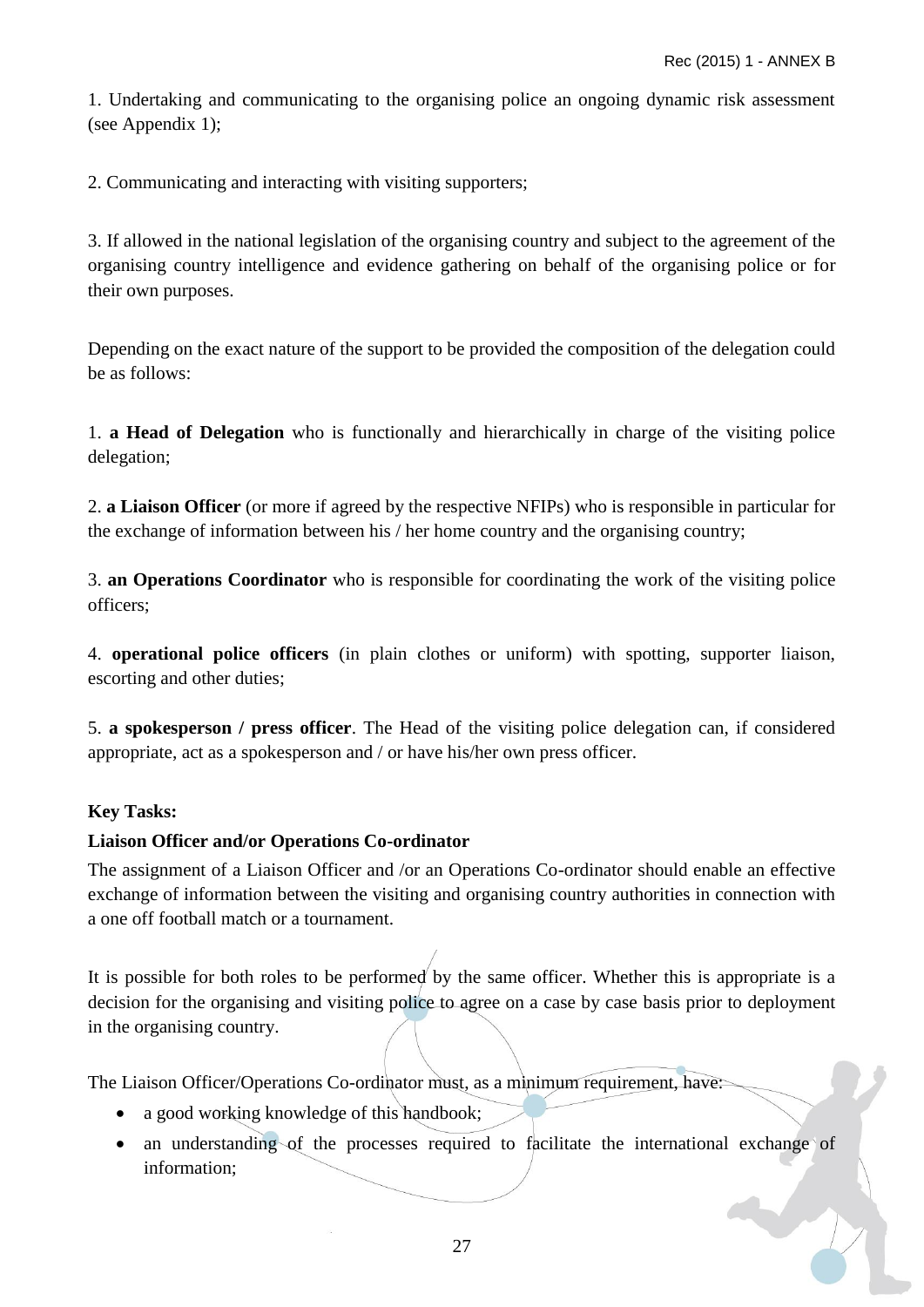- the ability to represent their country and their role effectively when liaising with the organising police services (i.e. be diplomatic, self-confident, independent and able to communicate in a common language agreed beforehand);
- a background knowledge of the situation concerning football related violence / disorder in their country.

The main tasks of a Liaison Officer/Operations Co-ordinator can be summarised as:

- gathering and transferring information / intelligence between their delegation and the organising / local police;
- ensuring effective deployment of their operational police officers (in uniform and / or plain clothes) in order to play an integral role in the organising police operation for the event;
- providing timely and accurate advice to the organising / local police commander.

During international tournaments the Liaison Officer is likely to be based in a single or bi-national Police Information Co- ordination Centre (PICC) whilst the Operations Co-ordinator may be based in a local information centre in the area where the match will be played. For one off matches they may be based in the organising country NFIP or other appropriate environment.

For a one off match the Liaison Officer/Operations Co-ordinator shall work closely with the police of the organising city.

In order to perform their functions effectively the organising police shall provide the Liaison Officers/Operations Co-ordinators with access to the relevant technical equipment.

## **Operational Police Officers**

A well balanced deployment of visiting operational police officers, whether in uniform or plain clothes (commonly referred to as spotters), can:

- be used by the organising police as a means of interacting with visiting supporters in order to assist crowd management;
- assist in reducing the anonymity of risk supporters in a crowd, and their ability to instigate and / or participate in acts of violence or disorder without further consequences;

The officers should have experience in the policing of football matches in their own country.

They:

- will have the skills and experience to communicate effectively (where appropriate) in order to influence the behaviour of supporters; and / or
- $\bullet$  are specialists in the behaviour of, and the potential risks posed by their supporters; and
- are able to communicate effectively during the event to organising country police commanders, via their Liaison Officer /Operations Co-ordinator, information about the type of risk they might pose at any given time and place.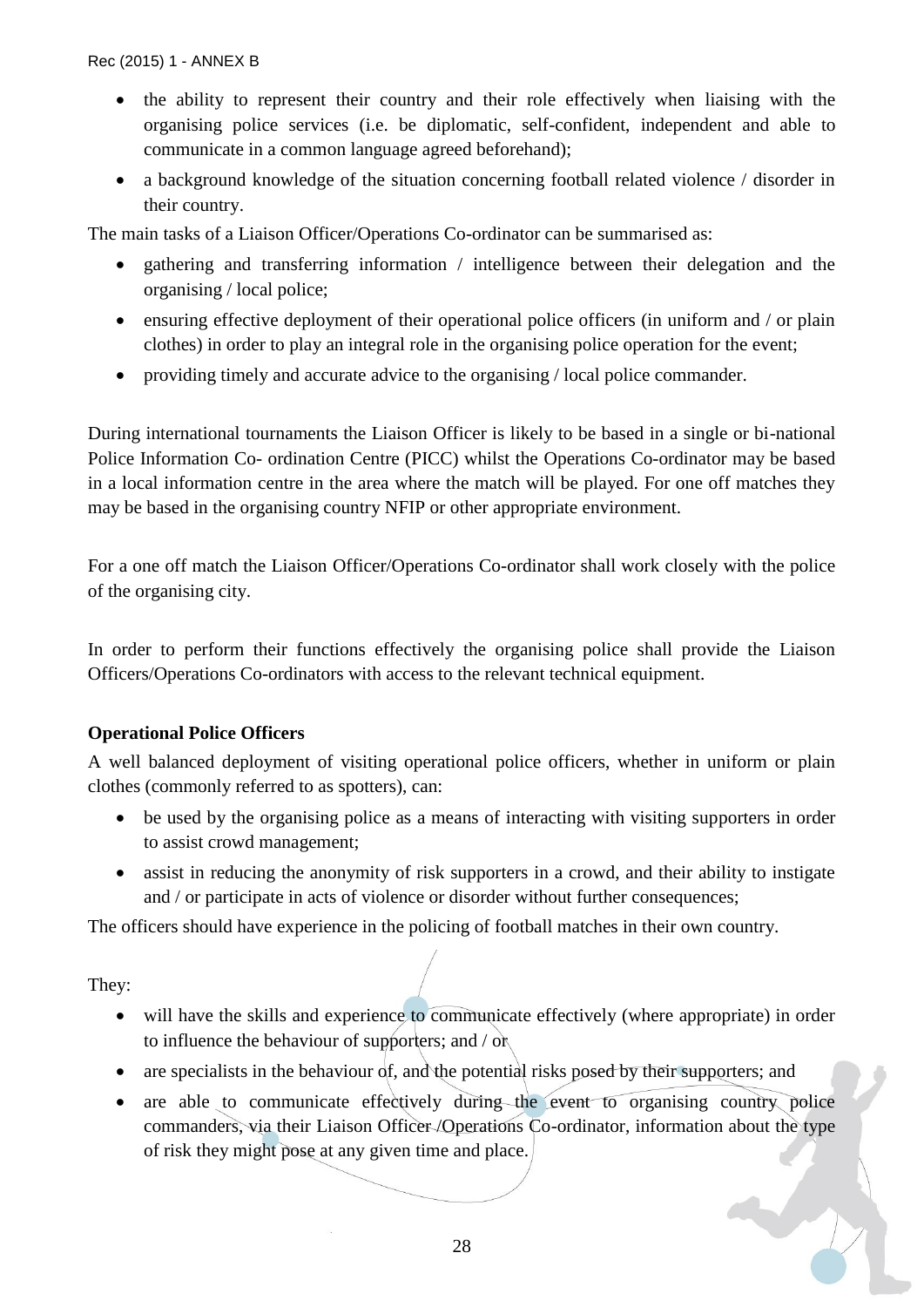Members of visiting police delegations should be able to communicate positive, as well as negative issues concerning their team / national supporters. This will allow the organising country police commanders to make balanced decisions around the need to intervene or facilitate legitimate supporter behaviour.

It is important to emphasise that the primary role of visiting operational police officers is advisory and not operational or decision making.

Subject to the agreement of the organising country, visiting operational police officers can also be deployed to gather intelligence / evidence through the use of agreed equipment for use by the organising police or for prosecution purposes in their own country.

## **CHAPTER 3 - Cooperation between police forces during the event**

Maximum use should be made of the support and added value that a visiting police delegation can provide to organising police operations.

The visiting police delegation should be informed about the organising police organisation's operational plan (including their crowd management philosophy and behavioural tolerance levels). They shall be fully integrated into the organising police operation (and given the possibility to attend and participate in pre-match briefing and post-match debriefing meetings).

As regards the use of languages, arrangements shall be made in advance by the countries concerned.

The organising police and the visiting police delegation shall keep their respective NFIPs informed of developments throughout the operation and submit to their NFIP a post-match report within 7 days.

The members of the visiting police delegation shall be shielded from the media unless specific arrangements have been agreed with the head of the delegation.

The visiting police delegation should always ensure that their actions do not unnecessarily jeopardise the safety of other persons.

In case of emergency (i.e. when there is an immediate threat for his/her physical safety) or when it is jointly agreed for tactical reasons, visiting police officer(s) who are not deployed in uniform shall use the standard luminous and distinctive visiting police identification vests, as described in Appendix 3. Each visiting police officer shall bring this vest when he/she travels abroad.

The police force of the organising country, in consultation with the football organisers, shall ensure that the visiting police delegation has, when appropriate, stadium access and accreditation (seating is not required) to enable the delegation to carry out their tasks effectively. Stewards and other safety and security personnel should be made aware of this at their briefing(s) prior to the game.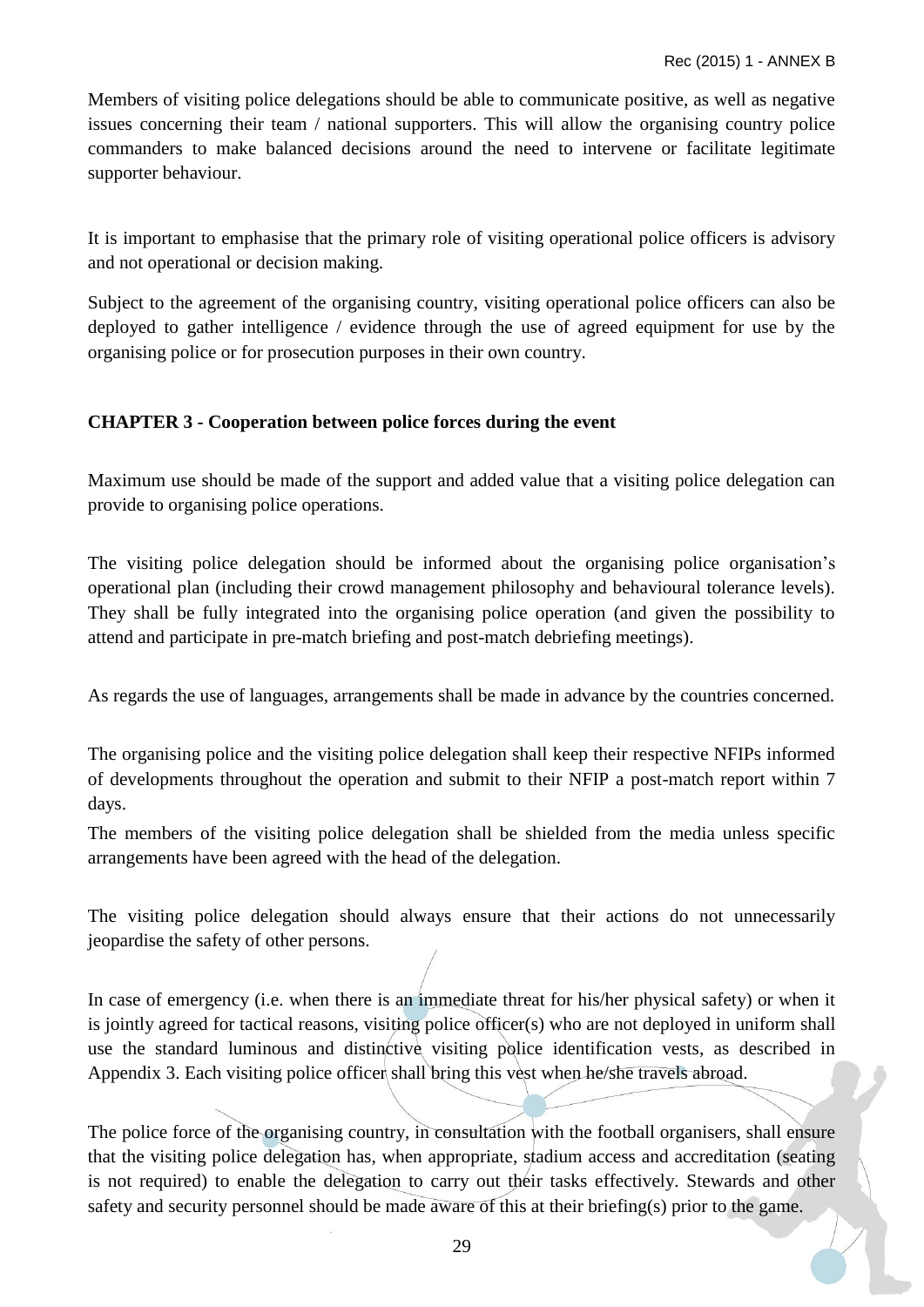Countries which have the legal possibility to prevent risk supporters from travelling abroad should take all the necessary measures to achieve this objective effectively and should inform the organising country accordingly. Each country should take all possible measures to prevent its own citizens from participating in and/or organising public order disturbances in another country.

The police of the organising country should seek to have available interpreters for the languages spoken by supporters from visiting countries. This could save visiting police delegations from having to undertake this task, which would keep them from actual operational tasks. These interpreters could also facilitate communication between the organising country's police and the visiting police delegation.

## **CHAPTER 4 - Cooperation between police and the organiser**

## **Section 1**

## *Role of the organiser*

The organisers of football matches with an international dimension should do everything in their powers to ensure safety and effective crowd management at the stadium, before, during and after the match, so that the police can be deployed as efficiently as possible.

A coordinated approach between all the parties involved is a prerequisite of an efficient strategy for the organisation of football matches with an international dimension. Close cooperation between the organiser, the private partners involved, the public authorities and the police is therefore strongly recommended.

In order to minimise safety and security risks the authorities and/or the police should impose on the organiser minimum requirements which they have to meet in order to organise football matches with an international dimension.

## **Section 2**

## *Cooperation between police and the organiser*

The organiser should appoint an individual as being responsible for safety within the stadium (commonly referred to as the Safety Officer). It is important that the police liaise closely with this individual.

The police and the organisation responsible for safety within the stadium should work together on a complementary basis, without prejudice to each side's own responsibilities, competencies and tasks, which are determined by national law and/or laid down or specified in a written agreement between the organiser and the police.

Unless determined by national law, this agreement should indicate what tasks shall be undertaken by the organiser and what tasks by the police, focusing on particular on the respective roles of the safety officer and police ground commander, and those of the safety personnel and of police officers.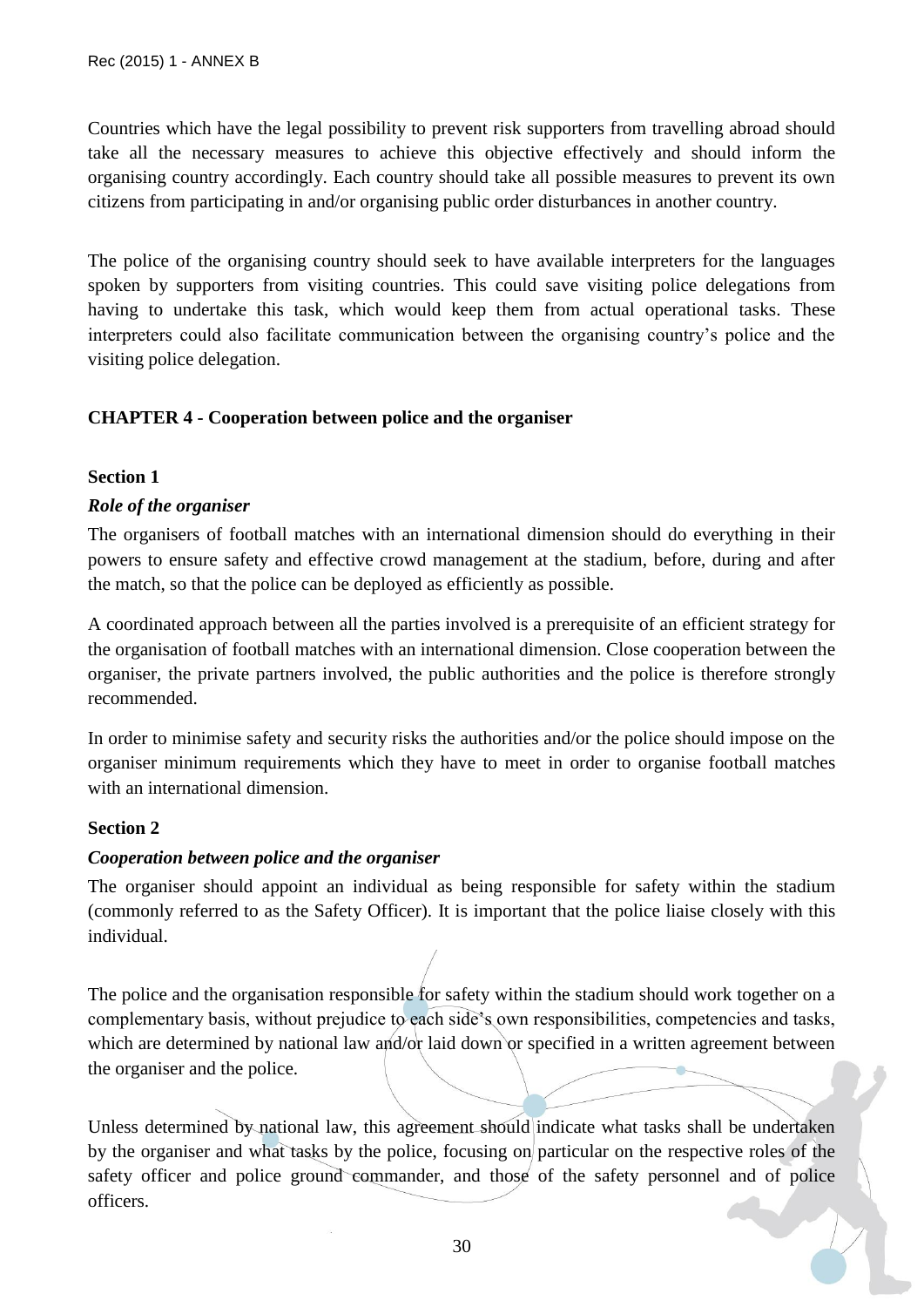Unless determined by national law, the agreement should also specifically identify:

- who should undertake pre entry cordons and searching;
- who should be in charge of measures to monitor and manage crowd movement and take decisions to open or close gates or turnstiles;
- what assistance police officers will provide to safety personnel and/or vice versa in preventing trouble or dealing with troublemakers;
- who shall decide that the start of the match shall be delayed and in what circumstances (normally the organiser on safety grounds, the police in case of actual or potential public disorder);
- who shall decide and in what circumstances that a match shall be abandoned and who shall be responsible for liaison with the referee;
- the circumstances in which the police shall take control of all or part of the stadium, the procedure for doing so and for the eventual return of control to the organiser;
- who shall direct and supervise evacuation of the stadium and in what circumstances;
- who shall inform the emergency services of any incident requiring or likely to require their presence;
- who shall activate the organiser's emergency procedures.

## **CHAPTER 5 - Co-operation between police and justice and prosecuting agencies**

The contents of this chapter should be seen in the context of wide variations in the structure and competencies of justice and prosecuting agencies in Member States.

There can be significant benefits from close cooperation between police and justice and prosecuting agencies both in respect of one-off matches and tournaments.

Whilst the organising country has sovereignty and jurisdiction to deal with all alleged event related offences, the police and other authorities in Signatory States also have a responsibility to assist and support the justice and prosecuting agencies in the organising country.

All Signatory States should ensure that it is possible to deal quickly and appropriately with eventrelated offences.

The organising police and other authorities should inform visiting police and supporters of relevant domestic legislation and / or criminal, civil or administrative procedures together with the maximum penalties for the most common football related offences.

Where possible, existing multi-lateral agreements on mutual legal assistance (MLA) should be fully utilised for all football matches with an international dimension where appropriate and additionally an organising country may agree bilateral arrangements with any other country for enhanced MLA before, during and after the event.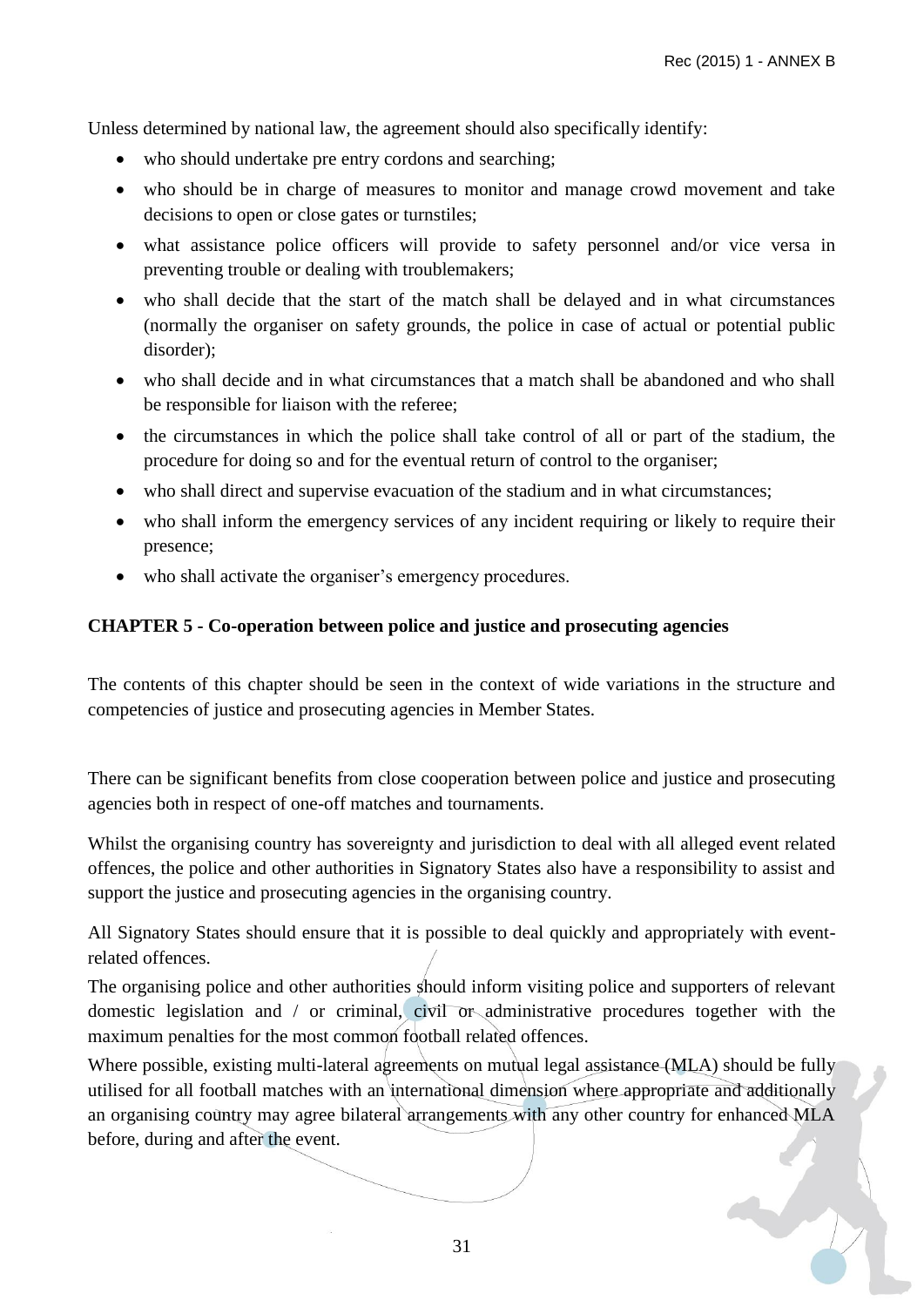The NFIP of the supporting country / countries should inform the organising NFIP:

- $\bullet$  of any legal possibilities (e.g. football banning orders / exit bans) they have to prevent risk supporters attending the event;
- what possibilities can be offered, in accordance with national or international law, to the visiting police delegation and / or other competent agency (e.g. visiting liaison prosecutors) within the framework of the bilateral agreement between the countries involved to gather evidence of any football-related offences committed by visiting supporters;
- what offences committed in the organising country could be prosecuted in the supporting country (upon the return of the offender).

The organising country may invite any other countries to send a liaison prosecutor/judge or other body with prosecutor power to be present during the event.

It is recommended that the relevant organising authority, in accordance with the national law including data protection, provides the visiting police delegation and/ or competent agency (e.g. visiting liaison prosecutors) with information from judicial or court records and police or investigative reports, including arrest records, of their nationals.

Alternately, a supporting country may agree to have a liaison prosecutor/judge or other body with prosecutor power available on call to travel to the organising country at its request, or appoint a designated liaison prosecutor / judge or other body with prosecutor power for liaison with the organising authority.

Within the scope of national legislation the supporting NFIP(s) will attempt to answer promptly requests for further information on arrested individuals, such as details of previous convictions, including football-related offences.

All costs related to liaison prosecutors/judges or other body with prosecutor power being sent to the organising country should be subject to bi-lateral agreement.

The organising country will provide the necessary means of communication and other facilities for the visiting liaison prosecutors/judges or other body with prosecutor power.

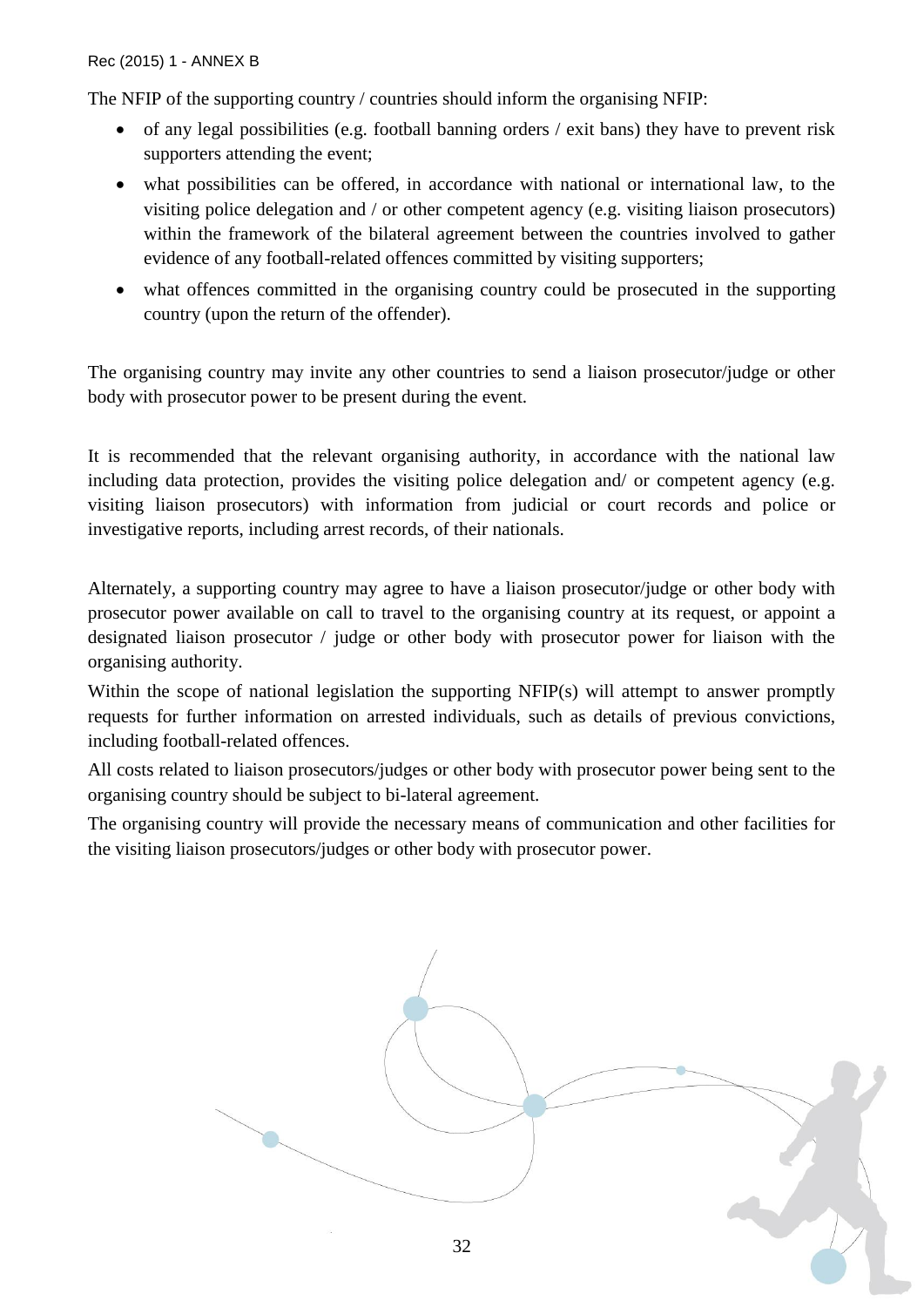## **CHAPTER 6 - Co-operation between police and supporters**

Police liaison with supporter groups at national and local level can have a significant impact in minimising safety and security risks at football matches with an international dimension. This cooperation can however be undermined if there is a perception that supporter representatives are working on behalf of the police and for example sharing personal data.

Organising police and other authorities should take account of the potential benefits associated with supporter led / supporter related initiatives such as Fan Embassies, Fan Projects and Fan Liaison Officers / Representatives.

Visiting police delegations and supporter representatives can help ensure that organising police are aware of the character and culture of the visiting supporters. This should be taken into account as part of the organising police dynamic risk assessment process.

Ongoing co-operation and communication between police and supporter groups can help provide a basis for a safe, secure and welcoming atmosphere for all supporters, and can provide a channel for relaying important information such as travel advice, access routes to the stadium, applicable legislation and behavioural tolerance levels. This could also include the provision of an easily accessible contact and information point where supporters could address their questions.

Pursuing this approach has been shown to contribute towards promoting self-policing amongst supporters and facilitating early and appropriate intervention in respect of emerging security problems or risks.

## **CHAPTER 7 - Communication and Media Strategy**

## **Communication Strategy**

An effective and transparent communications strategy is integral to a successful safety and security concept for football matches, tournaments and other sporting events with an international dimension.

Organising country policing agencies should, therefore, work closely with governmental and local agencies, football authorities/organiser, the media and supporter groups in the preparation and delivery of a comprehensive multi- agency communications strategy.

An effective multi-agency media strategy is a crucial aspect of any communication strategy in terms of providing all parties, notably visiting supporters, with important information such as travel advice, access routes to the stadium, applicable legislation and behavioural tolerance levels.

The central aim should be to support a positive image of the event among home and visiting supporters, local communities, the general public and individuals participating in the safety and security operations. This can help generate a welcoming environment for all involved and play a major contributory role in minimising safety and security risks.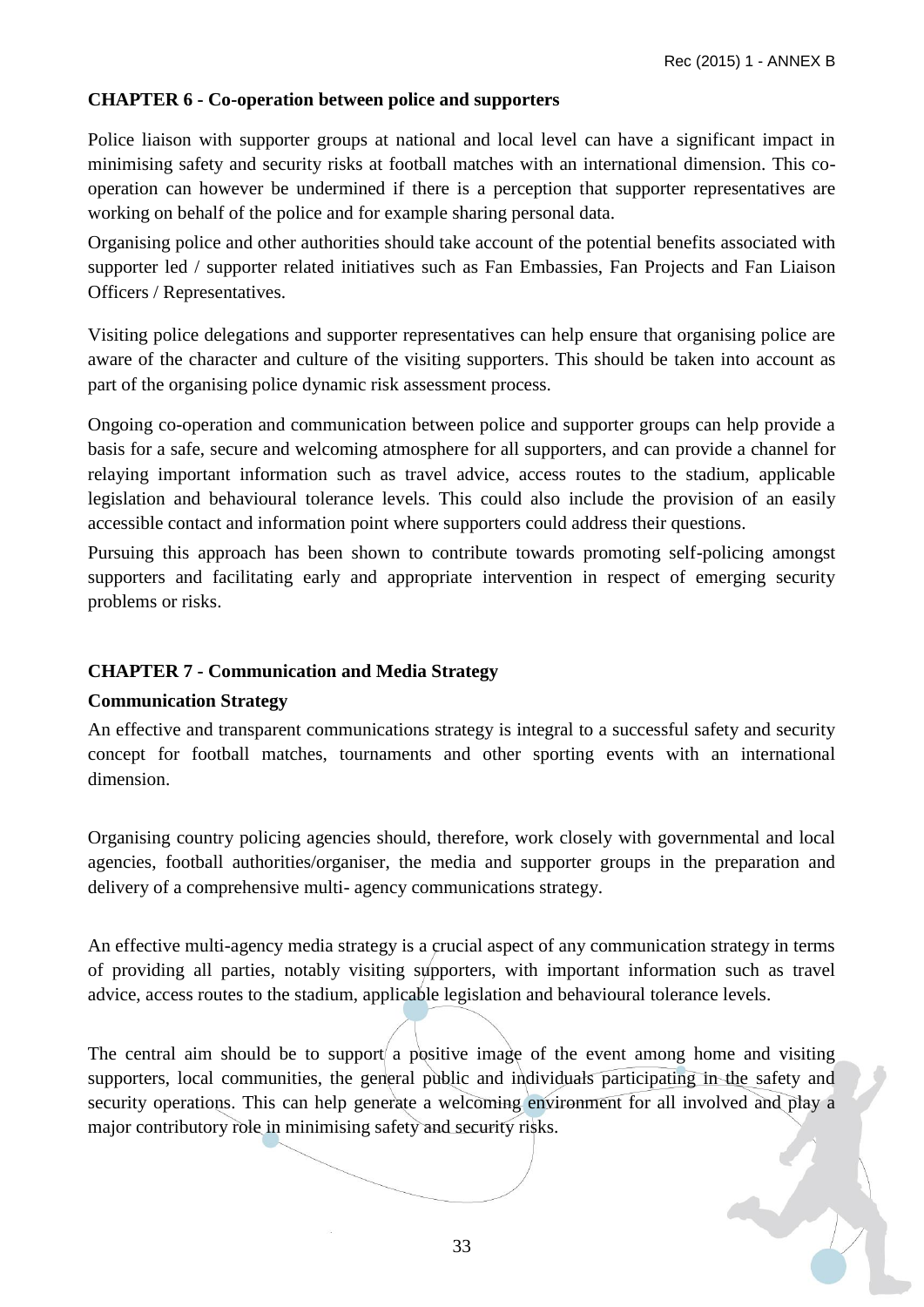## **Media Strategy**

The police (and wider multi-agency) media strategy should at least aim to:

- provide information in a proactive, open and transparent manner;
- provide information on safety and security preparations in a reassuring and positive manner;
- communicate the police intention to facilitate the legitimate intentions of supporters;
- make clear what kinds of behaviour will not be tolerated by the police;

The police should work closely with governmental and local agencies, football authorities /organisers and, where appropriate, supporter groups in establishing and delivering a multi-agency media strategy which:

- proactively promotes positive images of the event;
- ensures clarity of responsibility among police and partner agencies in terms of who has the lead in communicating with the media on the various aspects of safety and security (and beyond);
- provides common background and briefing information for all police and partner agency spokespersons (briefing material should be regularly updated to take account of recurring themes or questions and emerging risks or events);
- ensures that factual information is released to the media and / or on the internet on a regular basis in the build up, during and after the event; — provides opportunity for press/media briefings on a regular basis;
- takes account of the needs/interests of different categories of journalists/media.
- provides opportunity for press/media briefings on a regular basis;
- takes account of the needs/interests of different categories of journalists/media.

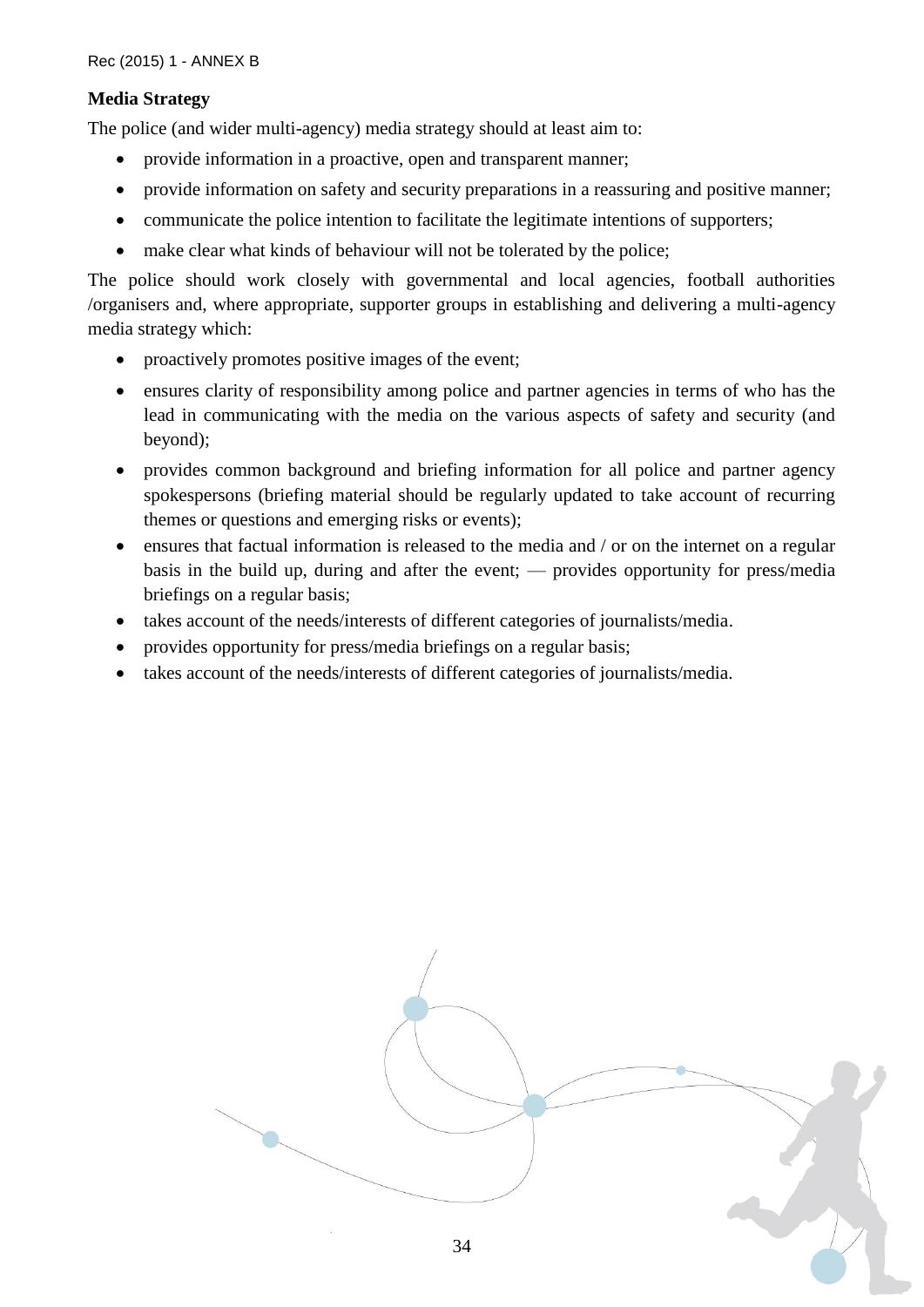## **1. SPECIFICATIONS FOR AND SAMPLE OF POLICE IDENTIFICATION VESTS**

This is a slip on (over the head) non sleeve vest

Colour: NATO BLUE:

Colour code: Pantone 279C

Identification Markers

Single word: POLICE (in English only) with a box border - to be positioned in the centre of the vest both front & back.

POLICE letters and border: Nato Blue background.

Both letters and the surrounding box to be luminous silver.

Box measurements =  $25 \text{ cm} \times 9 \text{ cm}$ 

POLICE letters: Width  $= 1.3$  cm per letter

Height =  $7,5$  cm

## **Vest Front:**

Left Breast (above POLICE box): National Flag 10 cm  $\times$  7 cm - embroidered/sewn on or in a plastic sleeve.

Right Breast (above POLICE box): European Symbol 8 cm  $\times$  8 cm

Below the POLICE box should be a luminous silver band across the front of the vest  $\times$  5 cm wide.

### **Vest Rear:**

National Flag above POLICE box: 10 cm  $\times$  7 cm.

Below the POLICE box should be a luminous silver band across the rear of the vest  $\times$  5 cm wide. Vests should be able to be secured by means of either Velcro or popper type fasteners on both sides